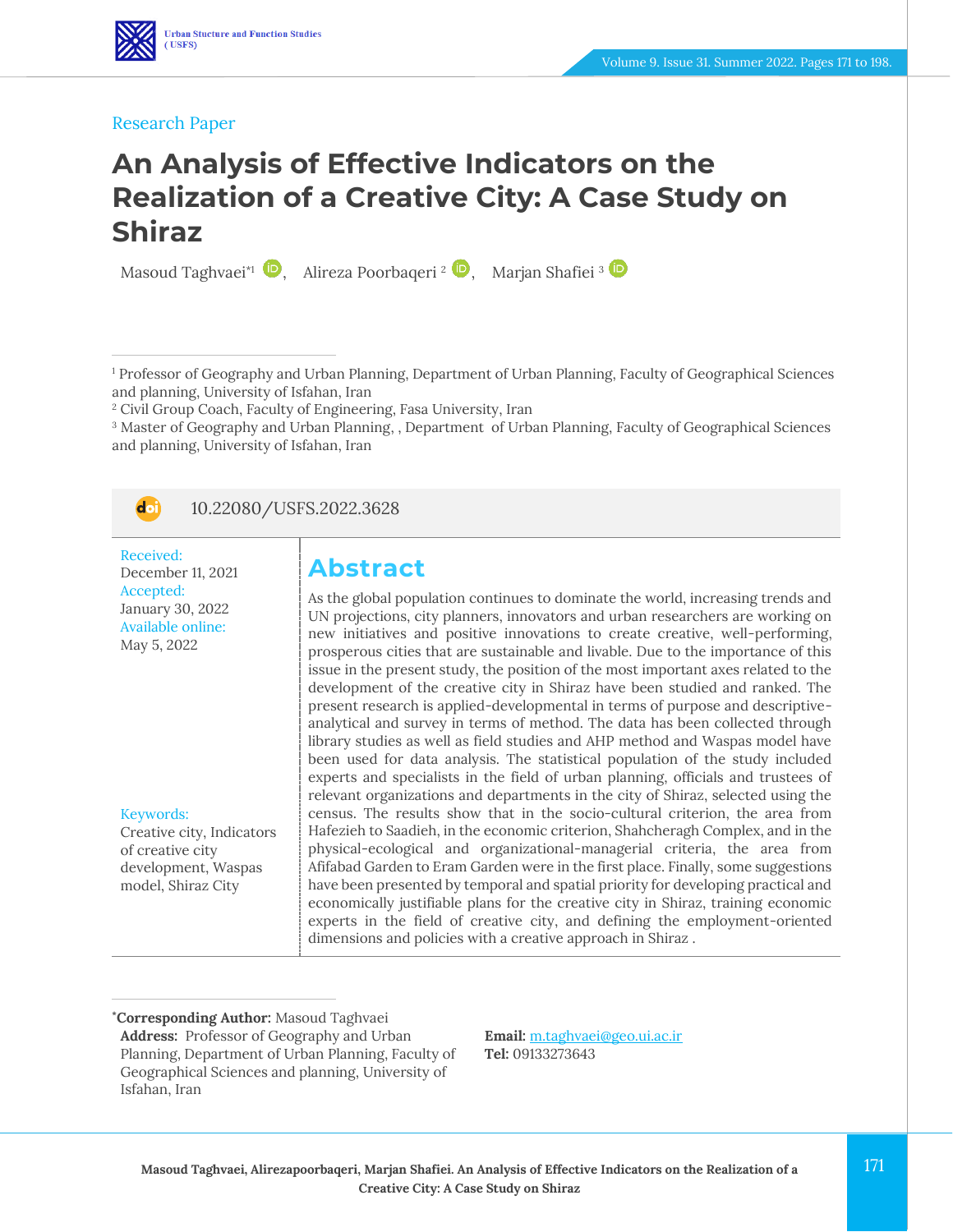## **Extended Abstract**

## **1. Introduction**

Today, the world is moving rapidly towards urbanization and every city has talents and abilities that, if recognized and planned, can lead to the prosperity and development of the city. Postmodern models consider the city as the main factor in the development of countries and believe that development starts from cities. Cities, in addition to space and body, have cultural and social content where innovation and creativity are created. Given this issue and the economic, social, physical and managerial issues, creativity in urban planning must be emphasized more than before. Using creativity in the city eliminates the managerial and physical deadlocks and implements the two rules of participation and efficiency, which are the main components in the field of urban management. The idea of a creative city is effective in expanding the horizons and analyzing solutions to urban issues for managers, planners and urban planners and improves the quality of the environment and the quality of citizens' lives. Creative city theory is used in a wide range of cities and the implementation of creative programs in the cities is considered as an important economic resource for them. In this regard, it should be noted that Shiraz Metropolis, due to its economic, social, and cultural status, as well as historical, cultural, religious and natural attractions plays a special role in the national and sometimes international arena. It can quickly take steps to progress and flourish. Understanding the pillars and strategies of developing a creative city and implementing this model in the context of Shiraz can lead to rapid, low-cost development with minimal intervention.

Due to the importance of this issue in the present study, several axes and important areas (Hafezieh to Saadieh, Afifabad Garden to Eram Garden, Zandieh Complex, Shahcheragh Complex) have been selected as points with high potential affecting the development of creative cities in the city of Shiraz. Then, the position of these areas in relation to the selected indicators in the field of creative city development have been ranked and examined in different physical-ecological, socio-cultural, economic, and managerial dimensions.

## **2. Research Methodology**

The present applied-developmental research uses a combination of descriptive, analytical and survey methods. Research stages include collecting data through library studies and using questionnaire, interview and observation tools. AHP method and Waspas multi-criteria technique are used to analyze the data. The statistical population of the study includes experts and specialists in the field of urban planning, officials and trustees of relevant organizations and departments in Shiraz selected using the census. The most important criteria for the development of the creative city for analysis in the AHP method have been weighed in the form of 4 criteria: socio-cultural (3 items), economic (3 items), physical-ecological (4 items), and organizational-managerial (4 items). Then, they were ranked according to the mentioned criteria.

## **3. Research Findings**

According to the purpose of this study, for reviewing and ranking the position of the most important axes related to the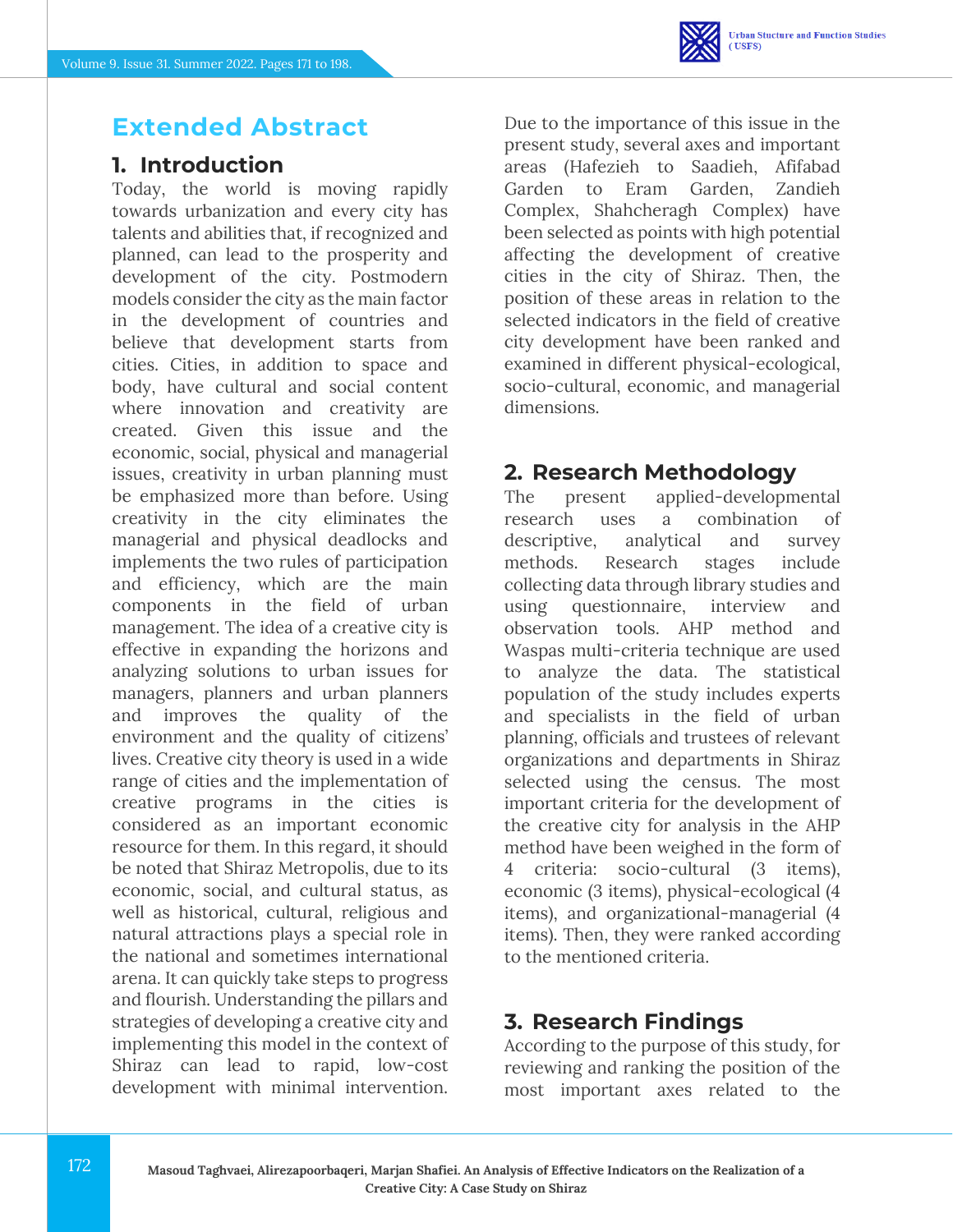

development of the creative city in Shiraz in relation to the indicators of the creative city, the Waspas model was used. Places with socio-cultural criteria (matching the culture of the community with attractions, increasing cultural diversity, providing cultural exchanges), economic criteria (job creation, income increase, quantitative and qualitative improvement of handicrafts), physical-ecological criteria (physical-ecological facilities, increase of natural ecological dimensions, construction of ecological city, large recreational complex), and organizationalmanagerial criteria (development of administrative-organizational poles, tendency of young people to join organizations, increase of management centers, equipping lecture halls) were evaluated. As the results of the analysis showed, in the socio-cultural criterion, the area of Hafeziyeh to Saadieh, in the economic criterion, Shahcheragh Complex, and in the physical-ecological as well as the organizational-managerial criteria, the area from Afifabad Garden to Eram Garden were in the first place.

### **4. Conclusion**

Undoubtedly, a successful urban environment is an environment that nurtures talents and adds capabilities to economic, socio-cultural, managerial and physical dimensions and creates new opportunities for cities on a national and transnational scale. Shiraz Metropolis with more than one and a half million people is the most populous city in the south of Iran. For this purpose, in the present study, the most important areas of Shiraz City were examined and ranked in relation to the indicators of the creative city, and finally, suggestions for the development of the creative city were presented.

#### **Funding**

There is no funding support.

#### **Authors' Contribution**

Authors contributed equally to the conceptualization and writing of the article. All of the authors approved the content of the manuscript and agreed on all aspects of the work

#### **Conflict of Interest**

Authors declared no conflict of interest.

#### **Acknowledgments**

We are grateful to all the scientific consultants of this paper.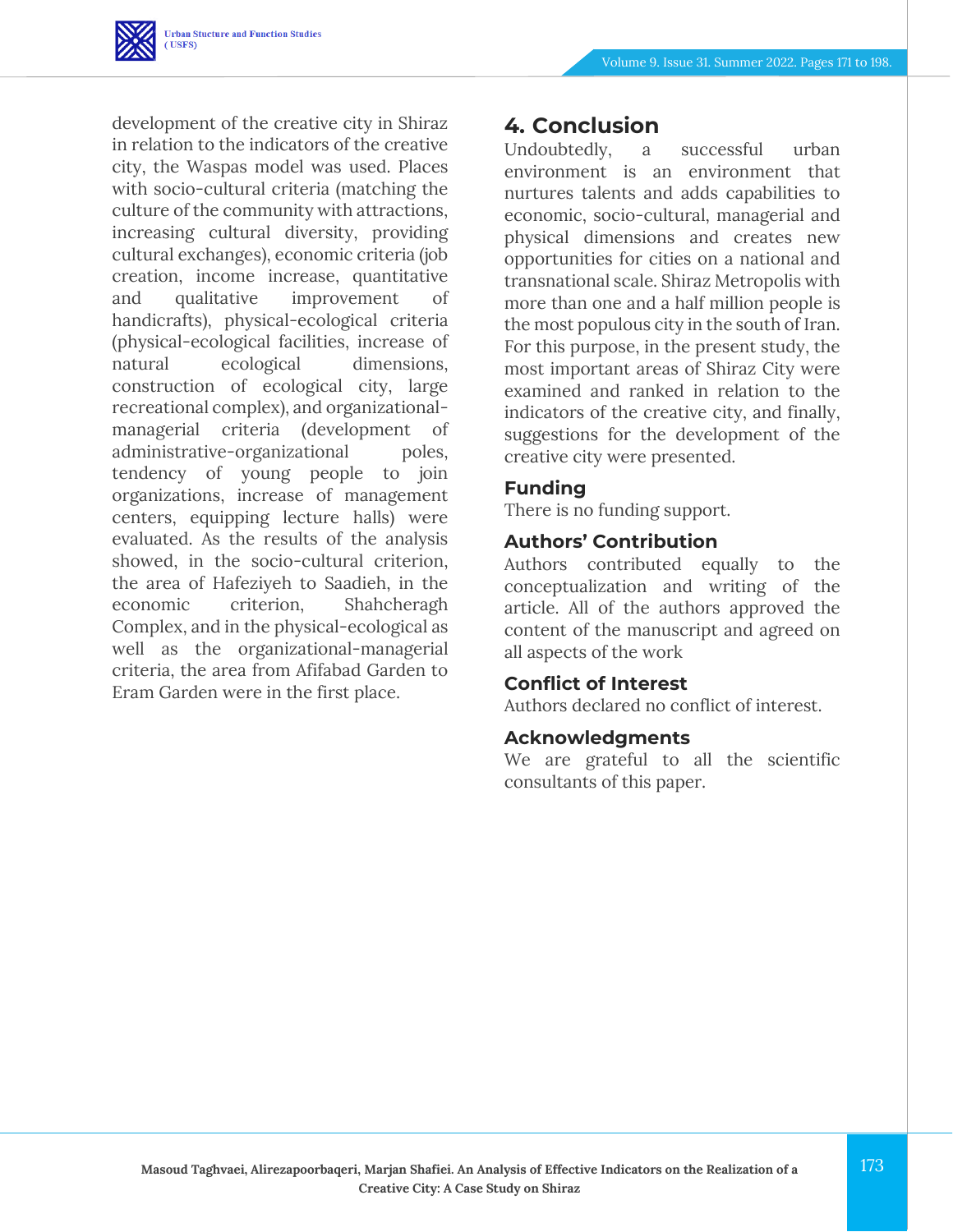### علمی پژوهشی

# **تحلیل شاخصهای موثر بر تحقق شهر خالق، مطالعه موردی: شهر شیراز**

مسعود تقوایی\\* ♥[،](https://www.orcid.org/0000-0003-0864-9325) علیرضا پورباقری۲ ♥، مرجان شفیعی ۳

1 استاد جغرافیا و برنامه ریزی شهری، گروه جغرافیا و برنامه ریزی شهری، دانشکده علوم جغرافیایی و برنامه ریزی، دانشگاه اصفهان، اصفهان، ایران.

2 علیرضا پورباقری، هیئت علمی گروه عمران، دانشکده فنی مهندسی، دانشگاه فسا، ایران

کارشناسی ارشد جغرافیا و برنامه ریزی شهری، گروه جغرافیا و برنامه ریزی شهری، دانشکده علوم جغرافیایی و برنامه ریزی، دانشگاه <sup>3</sup> اصفهان، اصفهان، ایران

10.22080/USFS.2022.3628

**doi** 

تاریخ دریافت: ۲۰ آذر ۱۴۰۰ تاریخ پذیرش : 10 بهمن 1400 تاریخ انتشار: 15 تیر 1401

کلیدواژه ها:

شهر خالق، شاخص های توسعه شهر خالق ، مدل واسپاس، شهر شیراز

**چکیده**

با ادامه تسلط جمعیت شهری در سطح جهانی، افزایش روندهای تغییر اوضاع و پیش بینیهای سازمان ملل، برنامه ریزان شهر، مبتکران و محققان شهری به طور فزایندهای در حال کار بر روی ابتکارات جدید و نوآوری های مثبت در جهت ایجاد شهرهایی خالق با عملکرد خوب، مرفه و پایدار و قابل زندگی هستند. با توجه به اهمیت این موضوع در پژوهش حاضر به بررسی و رتبه بندی جایگاه مهمترین محورهای مرتبط با توسعه شهر خالق در شهر شیراز نسبت به شاخص های شهر خالق پرداخته شده است. نوع پژوهش از نظر هدف کاربردی – توسعهای و از نظر روش توصیفی – تحیلی و پیمایشی است. اطالعات مورد نظر از طریق مطالعات کتابخانهای و همچنین مطالعات میدانی به دست آمد و برای تجزیه و تحلیل از روش AHP و مدل Waspas استفاده شد . جامعه آماری پژوهش شامل کارشناسان و متخصصان حرفه برنامه ریزی شهری، مسئوالن و متولیان سازمانها و ادارات مربوطه در شهر شیراز میباشد که به صورت سرشماری انجام شده است. نتایج پژوهش نشان میدهد در معیار اجتماعی – فرهنگی، محدوده حافظیه تا سعدیه، در معیار اقتصادی، مجموعه شاهچراغ در معیار کالبدی- اکولوژی و سازمانی- مدیریتی محدوده باغ عفیف آباد تا باغ ارم در جایگاه اول قرار گرفتند و در نهایت پیشنهاداتی به تفکیک اولویت زمانی و مکانی ارائه شده است که به عنوان نمونه تعدادی از آنها ارائه شده است: مشخص کردن طرح های کاربردی و قابل توجیه اقتصادی برای شهر خالق در شیراز، آموزش نیروهای متخصص اقتصادی در زمینه شهر خالق ؛تعریف چشم اندازها و سیاستهای اشتغال محور با رویکرد خالق در شهر شیراز .

[m.taghvaei@geo.ui.ac.ir](file:///C:/Users/farha/Desktop/UFTS-01-1401/Temp/m.taghvaei@geo.ui.ac.ir) **:ایمیل تلفن: ٩١٣٣٢٧٣٤٣٣**٠

**<sup>:</sup>** مسعود تقوایی **\* نویسنده مسئول**

**آدرس:** استاد جغرافیا و برنامه ریزی شهری، گروه جغرافیا و برنامه ریزی شهری، دانشکده علوم جغرافیایی و برنامه ریزی، دانشگاه اصفهان، اصفهان، ایران.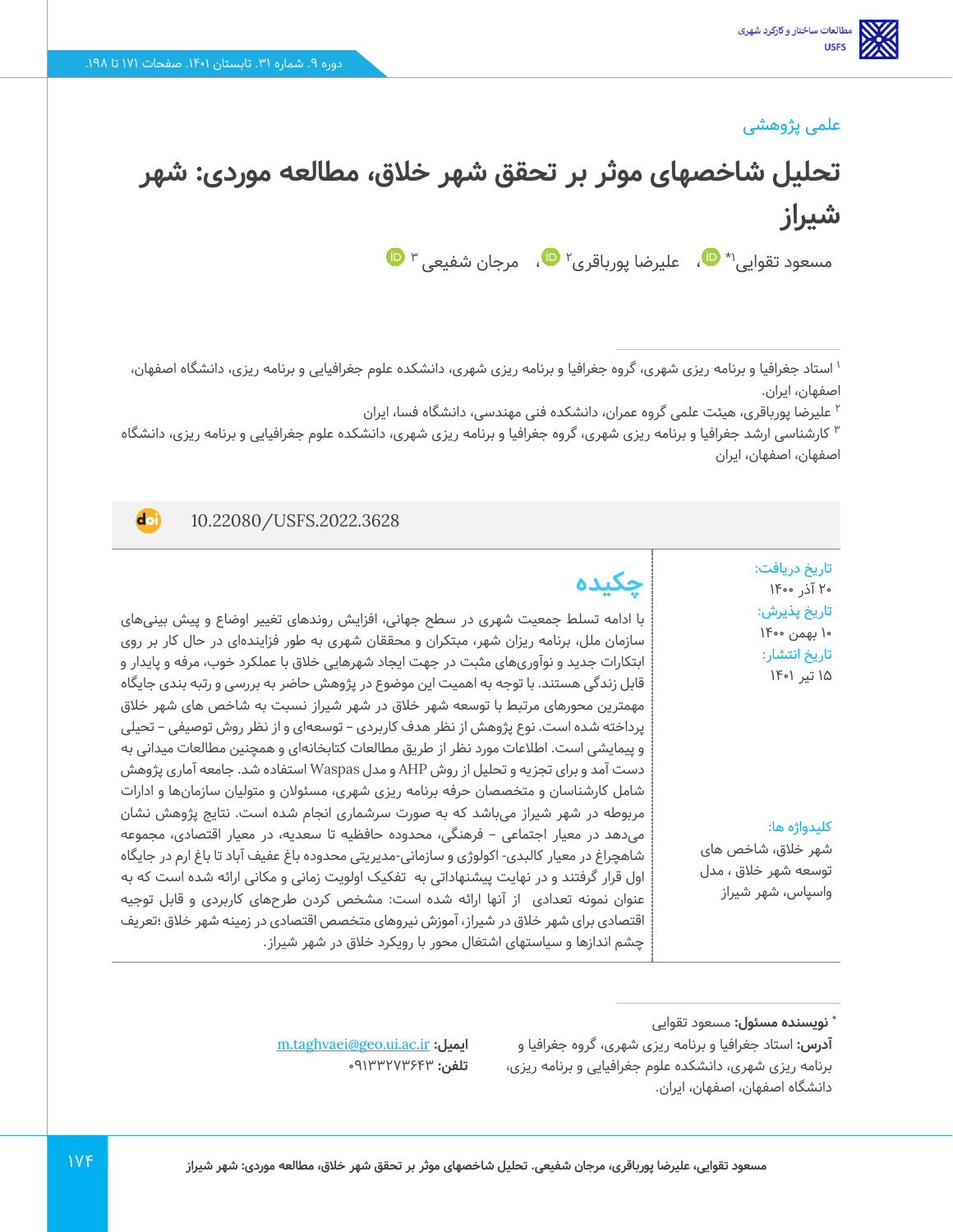

که از دهه 1980 به بعد شکل گرفت، راهکاری برای بازسازی شهر در مرتبه جهانی بود، همچنین شهر خالق یک نظریه جدیدی از برنامهریزی راهبردی فضای شهری می باشد که اصلی ترین برنامه این نظریه توجه به اقدامات شهروندان در ارتقاء شهرها و تحقق توسعه پایدار است (میرزایی<sup>۶</sup> و همکاران، 1398(. در حال حاضر اقتصاد جهان وارد عصر اقتصاد خالق شده است که چهارمین دوره پس از اقتصاد کشاورزی، اقتصاد صنعتی و اقتصاد اطالعاتی است ( Chan etal,2019) و در زمان های اخیر، شهرهای سراسر جهان در حال حرکت به عصر فراصنعتی هستند. تغییر از یک اقتصاد صنعتی به یک اقتصاد خالق مبتنی بر خدمات منجر به ایجاد مدل شهر خالق شده است که در آن شهرها از خالقیت، مواهب فرهنگی، هنر و میراث مربوطه خود برای حفظ شهرهای خود استفاده می کنند. در حال حاضر، بسیاری از شهرها در کشورهای توسعه یافته و در حال توسعه در حال اتخاذ و تطبیق مدل شهر خالق، در ابعاد مختلف، به عنوان یک استراتژی بازآفرینی شهری هستند (Leng Khoo,2020).

شهر خالق پروژه های پیرامون میراث، ساخت گالریهای هنری و سالن های کنسرت جدید، ترویج جشنوارهها و گردشگری فرهنگی، توسعه مسکن و مراکز خرده فروشی و تفریحی، ایجاد فضاهای استارتآپ و غیره را پوشش می دهد ) & Connor'O ,2020Lim Kho). بکارگیری خالقیت در شهر باعث رفع بن بست های مدیریتی و کالبدی و اجرای دو قاعدۀ مشارکت و کارایی که از مولفه های اصلی در زمینۀ مدیریت شهری است، می شود و همچنین ایدۀ شهر خالق در گسترش افق دید و تحلیل راهکارها در مقابله با مسائل شهری برای مدیران، برنامه ریزان و شهرسازان موثر است و سبب بهتر شدن کیفیت محیط و کیفیت زندگی شهروندان میشود (علیزاده<sup>۷</sup> و همکاران، ۲۰۱۹). امروزه

### **1 مقدمه**

جهان امروز با سرعت باالیی به سمت شهری شدن پیش میرود (تقوایی و روی دل<sup>۱</sup>، ۲۰۲۰) و هر شهری همواره استعداد و توانایی هایی دارد که در صورت شناخت و برنامه ریزی می تواند به شکوفایی و پیشرفت شهر منجر شود (محمدی کوچه باغ<sup>۲</sup> و همکاران، 2020(. شهرها پس از انقالب صنعتی بیش از تمام قرن های گذشته خود تغییر کرده اند. نوآوری های تکنولوژیکی توسعه مناطق شهری را در طول قرن 19 فراهم کرد) & Eglitis-Eglins ,2016Ezera-Lusena). یک شهر در آینده باید بتواند نه تنها به عنوان مکانی برای زندگی و کار، بلکه بیش از آنچه مورد انتظار شهروندانش است، مکانی راحت برای شهرنشینان ارائه دهد. الگوهای فرا مدرن، شهر را اصلی ترین عامل در توسعۀ کشورها میدانند و عقیده دارند توسعه از شهرها شروع می شود. شهرها در عین برخورداری از فضا و کالبد، دارای محتوای فرهنگی و اجتماعی نیز میباشند )صالحی ابر۳ و همکاران، ۲۰۲۰). که ابداع، نوآوری و خلاقیت در آن ایجاد می شود و با توجه به این موضوع و مسائل جدیدی که شهرها در ابعاد اقتصادی، اجتماعی، کالبدی و مدیریتی با آن مواجه هستند، توجه به مساله خالقیت در برنامهریزی شهری را بیش از گذشته مهم جلوه داده است )رستمی و اسحق وندی۴، ۲۰۲۱) مشکلات و مسائل صنعتی در شهرهای امروزی که در قالب تغییرات اقلیمی، شکل گیری فناوری های نوین، رقابت سیاسی و تجاری و توسعه اینترنت نمایان است، تحقق شهرهای خالق را به ضرورتی انکار ناپذیر تبدیل کرده است و این موضوع باعث شده که کشورهای پیشرفته مانند آمریکا، ژاپن، کانادا، استرالیا و ... در زمینۀ مدیریت شهری به زیرساخت های خالق توجه کنند و اساس مدیریت شهری خود را با توجه به شهر خالق یایه ریزی کنند (سلیمانی<sup>م</sup>، ۲۰۲۱). و ایده شهر خلاق

<sup>5</sup> Soleimani

<sup>6</sup> Mirzaei

<sup>7</sup> Alizadeh

<sup>1</sup> Taghvaei & Rooydel

<sup>2</sup> Mohammadikoochebagh

<sup>3</sup> Salehiabar

<sup>4</sup> Rostami & Eshaghvandi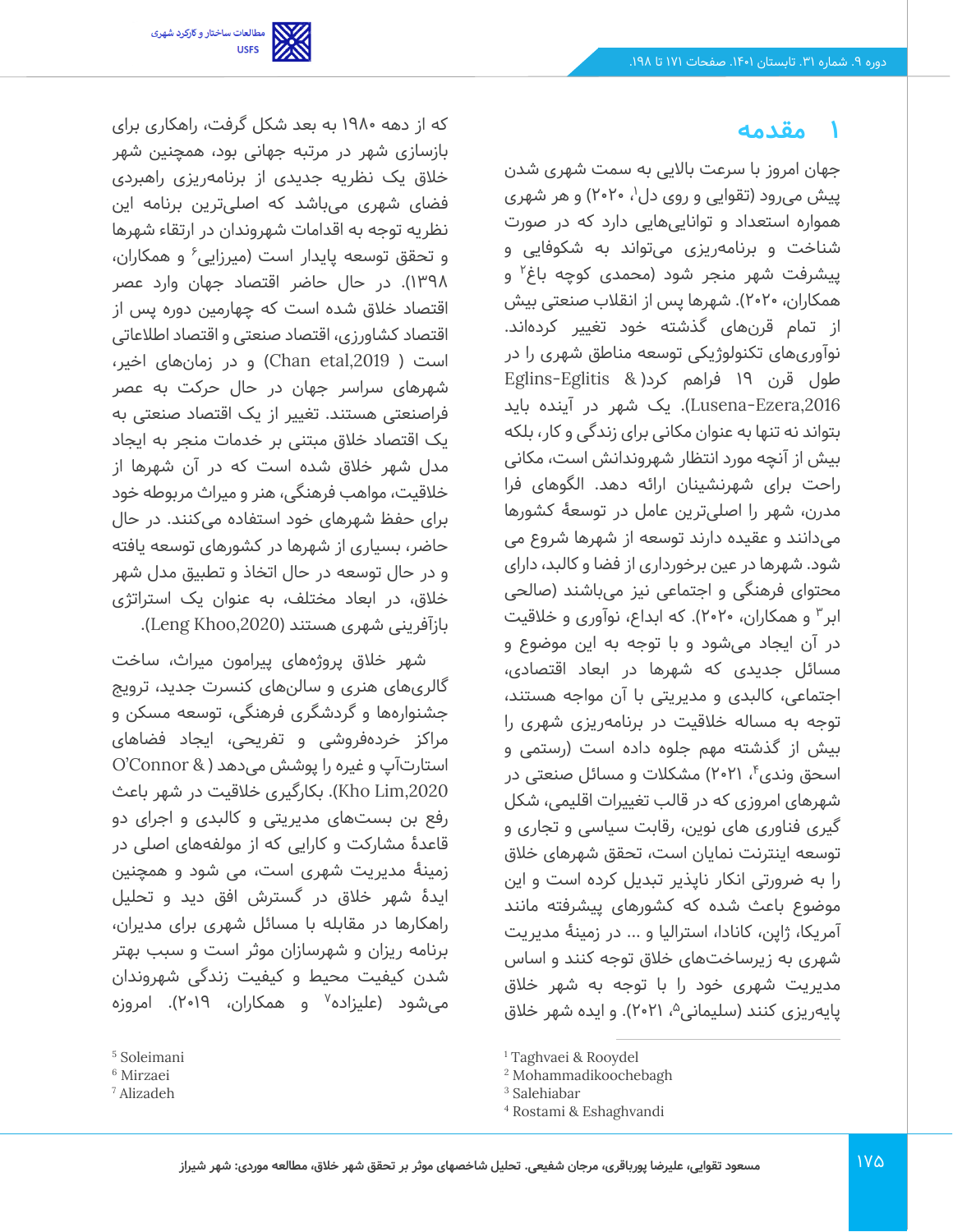برنامهریزان و طراحان شهری خالقیت ها و جاذبه های فرهنگی و اجتماعی محیط شهری را به عنوان فرصتی در جهت ساخت مکانی مرفه و همچنین بازنگری در سرزندگی و امکانی برای حضور طبقه خالق در فضاهای شهری بکار می گیرند )اکرا سردشتی و سجادزاده'، ۲۱•۲). در واقع سیاست فرهنگی شور و هیجان شدیدی را در بین تولیدکنندگان فرهنگی، کارگران در بخش های خالق و هنرمندان ایجاد کرد که به عنوان کارآفرینان جدیدی در نظر گرفته می شدند که قادر به ایجاد شغل و کمک به رشد اقتصادی شهر می باشند .)Ovidio & Cossu,2016(

تئوری شهر خالق در طیف وسیعی از شهرها بکارگرفته شده است و اجرای برنامه های خالقانه در شهر به عنوان یک منبع اقتصادی مهم برای شهر به شمار می رود. به همین خاطر در سال های گذشته دانشگاهیان، برنامه ریزان، طراحان و... توجه زیادی به توسعۀ شهرهای خالق در جهت توسعه و شکوفایی شهر نمودهاند (زیاری<sup>۲</sup> و همکاران، ۲۰۲۰) و اکثر شهرهای مهم به سمت سیاستهای شهر خالق منعطف شدهاند و مطالعات آکادمیک و اسناد سیاسی نیز بر شهرهای بزرگ و کالنشهرهایی تمرکز دارند که بتوانند حداقل تقاضای کافی و متعددی از مردم و فعالیت ها را ایجاد کند. شهری که بتواند به صورتی خالقانه، استعداد همکاری جمعی را در جهت ارائه خدمات بهتر به کار گیرد موفق ترین شهر در قرن حاضر خواهد بود (مطلبیان<sup>۳</sup> و همکاران، ۲۰۲۰). قرن بیست و یکم، متعلق به شهرها، ایدهها و خالقیتها می باشد. خالقیت انسان و استعداد او سرمایهای خالق است که محرک اصلی رشد اقتصادی، اجتماعی و فرهنگی به شمار می رود که رقابت روزافزون شهرها، مناطق و کشورها به شکل چشمگیری به پرورش، حفظ و جذب آن وابسته خواهد بود. شهرهای خالق به عنوان مراکز نوآوری، خالقیت و تبدیل ایده به ثروت در نظر گرفته

میشوند و با توجه به اینکه ایده و نوآوری، اجزای مهم رقابتی در عصر جهانی میباشند، تحقق شهر خلاق آرمان هر جامعهای محسوب میشود (لطفی و عباسی ٔ، ۲۱۰۲۱).

حرکت به سمت ایجاد و تحقق شهر خالق به دلیل جایگاه شهر به عنوان محل شکلگیری بسترهای جامعه دانایی، اهمیت و محور بودن شهرها در توسعه اقتصادی بسیار مهم است. همچنین ایجاد شهرهای خالق باعث رونق و شکوفایی حیات شهری می گردد که این خود سطح مناسبات یک شهر را در پیوند با سایر شهرها در مقیاس ملی و فرا ملی گسترش می دهد)اسدی و سامی، ۲۰۱۸). این نظریه توان بالقوهای را برای تقویت و بارسازی فرهنگ محلی، هویت و کیفیت زندگی ارائه می کند که می تواند نقش موثری در پوبایی و رشد شهرها و به دنبال آن دستیابی به توسعه خالق ایفا نماید. شهرهای خالق با دارا بودن شهروندان پویا، با تجربه و خالق، مکان هایی قلمداد میشوند که در آن، ایده ها تقویت شده و شهروندان داوطلبانه در تمام بخشها و ابعاد زندگی با هم در تعامل و تالش هستند. به طوریکه بتوانند از این طریق، شهر و جامعهی خود را به مکان هایی مطلوب تر برای تداوم زندگی مبدل نمایند(صابری فر و نیت مقدم، 2018(. بنابراین در راستای تداوم و افزایش سرعت پیشرفت های علمی و تکنولوژی، لزوم توسعه کالنشهرهای ایران با تأکید بر شهرهای خالق امری ضروری است (ملکی و شنبه پور۵، ۲۰۱۹) اما برای جذب سرمایه های انسانی و خالق، شهرها و مناطق وابسته به آن باید ویژگی های خاص داشته باشند که بتوانند به شهر خالق تبدیل شوند ),2005Florida).

امروزه رقابت بین المللی بین شهرها در حال افزایش است. شهرها برای جذب سرمایه گذاری باید خود و چهره شان را در عرصه جهانی معرفی کنند و سیاستهایی را بکار گیرند که به ارتقای جذابیت

<sup>1</sup> Ekrasardashti & Sajjadzadeh

<sup>2</sup> Zyari

<sup>3</sup> Motallebian

<sup>4</sup> Lotfi & Abbasi

<sup>5</sup> Maleki & Shanbehpoor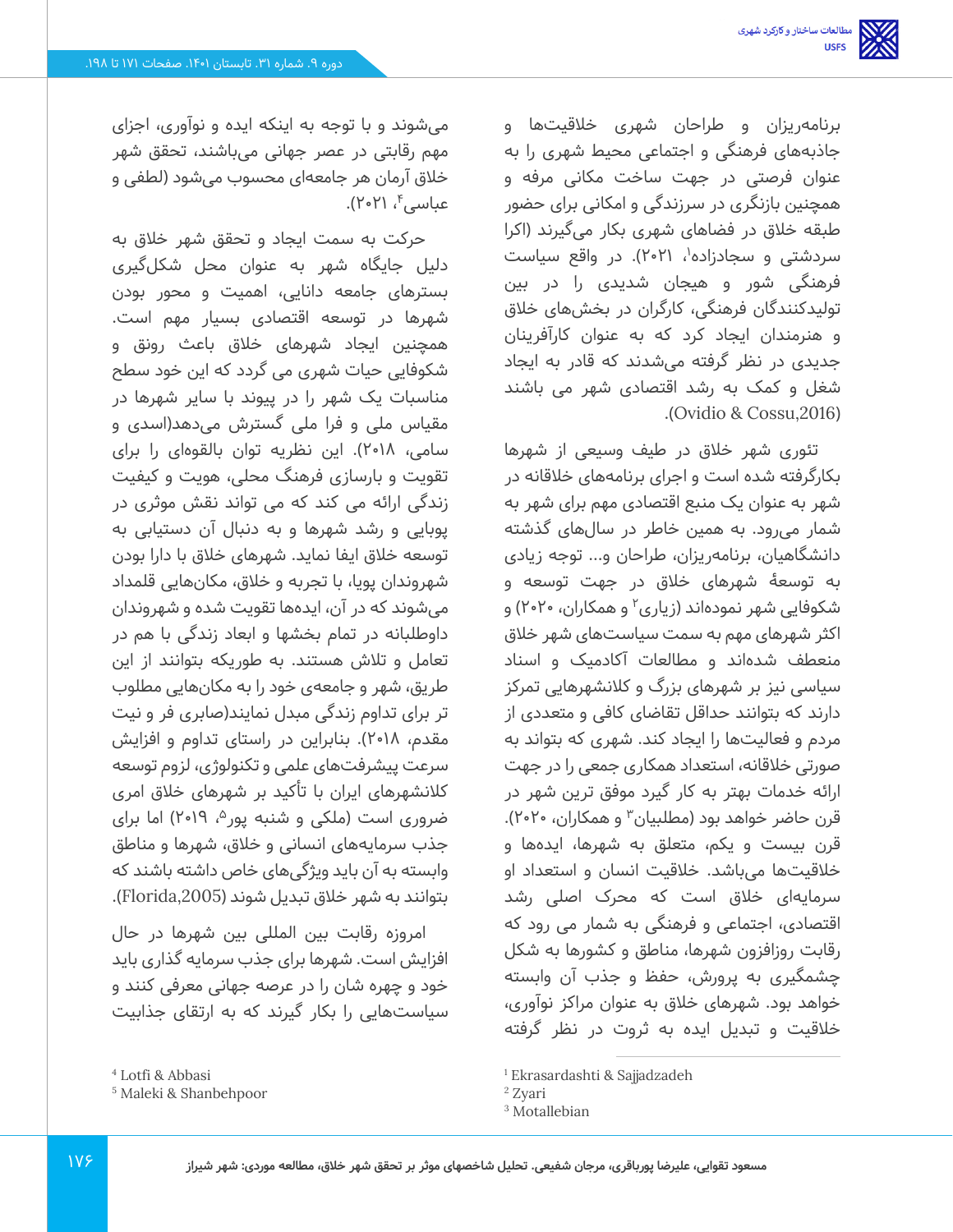شهر در بازار جهانی کمک کند. در این راستا باید بیان کرد کالنشهر شیراز، با توجه به جایگاه اقتصادی، اجتماعی، فرهنگی و بر خورداری از جاذبه های تاریخی، فرهنگی، مذهبی و طبیعی و نقش ویژهای که در عرصۀ ملی و بعضاً بینالمللی ایفا می نماید، سهم عمده ای در بروز فعالیت های نوآورانه و عرصه اقتصاد خالق دارد و طیف گستردهای از تسهیلات و خدمات را در انواع مختلف دارا میباشد. همچنین به لحاظ دارا بودن پیشینۀ تاریخی و فرهنگی، وجود آثار تاریخی و مذهبی در سطح شهر و دارا بودن امکانات و پتانسیل های زیست محیطی جهت جذب گردشگران داخلی و خارجی، توسعۀ مناطق صنعتی، طرح ساختاری مناسب اقتصادی و سابقۀ اقتصادی مطلوب، زیر ساخت های حملو نقل عمومی و خصوصی و داشتن ارتباط با سایر نقاط جهان از طریق ارتباط از راه دور و دیگر ارتباطات، در صورت شناخت راهبردها و بکارگیری استراتژیهای مناسب توسط مدیران شهری می تواند بسرعت گامهای پیشرفت و شکوفایی را بردارد. اما شهر شیراز با وجود توان و استعداد فراوان، با مشکالت و مسائل بی شماری در زمینههای گوناگون اقتصادی، اجتماعی، کالبدی، زیست ومحیطی و ... مواجه است، لذا توسعه شهر شیرزا با تاکید بر شهر خالق ضرورتی انکارناپذیر است. زیرا هدف شهر خالق ارائه راهکارهایی است تا شهر را از بن بست های مدیریتی، اقتصادی، فرهنگی و .. رها کند و سبب گسترش افق دید و ارائه راهکار در مواجه با مسائل شهری شود.

بنابراین شناخت ارکان و راهبردهای توسعه شهر خالق و پیاده سازی این الگو در بستر شهر شیراز می تواند به توسعه سریع کم هزینه و با کمترین مداخله منجر گردد و با توجه به این مهم بررسی پتانسیل و عملکرد شهر شیراز در عرصه رقابت های ملی و بین المللی بسیار مهم است زیرا این شهر مرکز خالقیت و نوآوری و منبع ایجاد ثروت و رشد اقتصادی است و توسعه خالق این شهر باید به عنوان یکی از اهداف

مهم در اسناد و چشم اندازهای این کالنشهر باشد تا با حرکت به سمت خالقیت، فرصت های بیشتری را جذب کرده و باعث پیشرفت و توسعه شهر شود. نظر به به اهمیت این موضوع، در پژوهش حاضر چند محور و محدودۀ مهم )محور حافظیه تا سعدیه، محور باغ عفیف آباد تا باغ ارم، محدوده مجموعه زندیه، محدوده مجموعه شاهچراغ( به عنوان نقاط با پتانسیل باال و اثرگذار در توسعه شهر خالق در شهر شیراز انتخاب شد و سپس به رتبه بندی و بررسی جایگاه این محدودهها نسبت به شاخصهای منتخب در زمینۀ توسعه شهر خالق در ابعاد مختلف )کالبدی – اکولوژیکی، اجتماعی – فرهنگی، اقتصادی، و سازمانی مدیریتی) پرداخته شد.

مطالعات ساختار و کارکرد شهری<br>USFS

## **2 مبانی نظری**

خالقیت در رشتههای مختلف مورد مطالعه قرار گرفته است. از نظر UNCTAD خالقیت قابلیت تولید و هماهنگ ساختن ایدهها و ارائه الگوهای ارشمند را دارا می باشد و بازتاب وسیعی در پژوهش های شهری و منطقهای دارد و مصادیق جدیدی مانند طبقۀ خالق، صنایع خالق، محیط خالق و شهر خالق در ادبیات شهری نمایانگر این مسئله است (خلیلی' و همکاران، ۲۰۲۰). رشد استراتژیهای توسعه خالق با یک چرخش خالقانه در سیاست های عمومی از دهه 1990 مرتبط است. این چرخش با ظهور صنایع خالق مرتبط بود که اولین بار توسط وزارت فرهنگ، رسانه و ورزش بریتانیا تر ویج شد. توسعه صنایع خالق با انتشار کتاب ظهور طبقه خالق ریچارد فلوریدا در سال 2002 تشدید شد. صنایع خالق شامل پژوهش و توسعه، نشر، تولید نرم افزار، تولید تلوزیونی، طراحی، تولید موسیقی، تولید فیلم، تولید اسباب بازیها و بازیها، تبلیغات، معماری، هنرهای اجرایی، مشاغل، تولید بازی های ویدئویی، مد و هنر است(نظم فر<sup>۲</sup> و همکاران، ۲۰۱۸). فلوریدا پیشنهاد کرد که با جذب افراد خالق، شهرها از رشد اقتصادی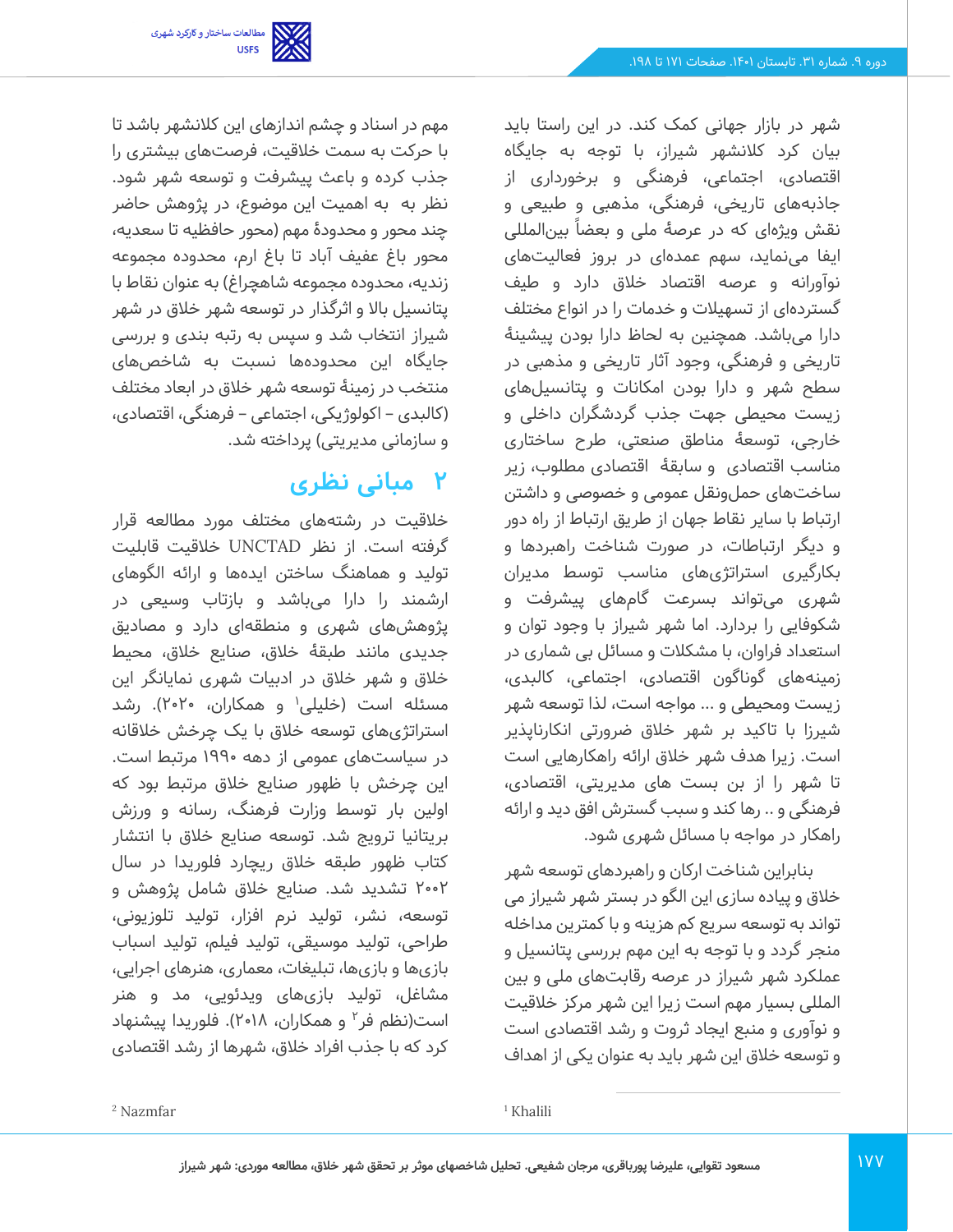باالتری برخوردار خواهند شد و استدالل می کرد که مردم توسط شهرهای دارای صنعت جذب نمی شوند، بلکه تجارت به شهرهایی با افراد با استعداد کشیده میشود. شهرهایی با فضای خلاقانه برای «طبقه خلاق» یا افرادی که در علوم، مهندسی، آموزش، برنامهنویسی کامپیوتر و تحقیق کار می کنند، جذابتر هستند. طبقۀ خالق حامل دانش است و بار اقتصاد دانش محور بر شانۀ افرادی است که در شهرها زندگی می کنند و تخصص کافی دارند(محمودی آذر و داودپور ۱۸ ۲۰۱۸).

در اروپا، پروژه های شاخص فرهنگی در حدود دهه 80 شروع به رشد کردند که بیشتر موارد شامل ساخت تاسیسات فرهنگی عمده و سازماندهی رویدادهای بزرگ فرهنگی بود. سپس، از هزاره جدید، این دیدگاه به شدت تقویت شد و همچنین توسط نظریه طبقه خالق به عنوان طبقه مسلط جدید در سرمایه داری معاصر (ریچارد فلوریدا) تغییر یافت، با انگیزه بیشتر برای توسعه خالق، مطالعات خوشههای خلاق خاص یا توسعه «شهرهای خلاق» به وجود آمد ),2020Richards )که با راهکاراهایی در زمنیۀ تبلیغات، معماری، هنر، طراحی و رسانهها به عنوان «نجاتدهنده شهرها» و ابزارهای مهم رشد Póvoa etal, ) اقتصادی و فضایی معرفی شدهاند 2021(. در نظریۀ خوشه بندی شدن عامل اصلی و مهم برای رسیدن به رشد اقتصادی درون شهرها این است که بنگاههای درون شهرها به منظور به دست آوردن کارایی و بازده تولید و میزیت های رقابتی که از شاخص های مهم و اصلی شهرهای خالق است خوشه بندی و تجمیع می شوند. خوشه ها، تجمیع و تمرکز جغرافیایی از بنگاه های به هم پیوسته، عرضه کنندگان متخصص و ارائه دهندگان خدمات، بنگاه ها در صنایع وابسته و نهادهای مرتبط اند و در زمینههای خاص رقابت و همچنین همکاری می کنند (دل انگیزان<sup>۲</sup> و همکاران، ۲۰۱۸).

رویکرد شهر خالق از رویکرهای جدید در موضوعات برنامه ریزی شهری است که در پی موج سوم شهرنشینی در سطح جهانی آغاز شد و باوجود جدید بودن، این نظریه در کوتاه مدت به یکی از پرکاربردترین نظریه ها در زمینۀ تحقیقات شهری تبدیل شد (حمیدی <sup>۳</sup>و همکاران، ۲۱۰۲۱) و بسیاری از شهرهای سراسر جهان تالش کرده اند مدل های موفق در این زمینه را تکرار کنند و آگاهانه شهرسازی خالق/فرهنگی را در برنامههای شهری خود بگنجانند .(Shenjing & Wang, 2018).

بنابراین شهر خالق، شهر نمادین پسا فوردیست است. در ابتدا این اصطالح از سوی چارلز لندری، که در سال 2000 کتابی با عنوان شهر خالق: جعبه ابزاری برای مبتکران شهری منتشر کرد، موفقیت زیادی به دست آورد، جایی که او پیشنهاد کرد که برنامه ریزان شهری، مدیران، جامعه مدنی و دیگران از خلاقیت در مقابله با مشکالت شهری استفاده کنند. در سال های بعد، مفهوم شهر خالق هم برای دانشگاهیان و هم برای سیاستمدارانی که نیاز به درک و تجسم مجدد شهرهای خود داشتند، بسیار جذاب شد ) ,2019OVIDIO'D)، زیرا این نظریه نقش تعیین کنندهای در زندگی فر هنگی شهری و جو فرهنگی در جذب این طبقه و در نتیجه ارتقای توسعه اقتصادی دارا بوده است ) & Ovidio Rodríguez Morat,2017). چارلز لندری، مانند بسیاری دیگر، معتقد بود که این رویکرد در بازسازی شهرها، جوامع و اقتصادهای شهری مؤثرتر است.

پیرامون ایده شهر خالق، جنبشی از اندیشمندان شروع به شناخت اهمیت زیرساخت های خالق و سرمایههای اجتماعی به عنوان نیروهای محرک برای بازآفرینی شهری و احیای اقتصادی کردند و معتقد بودند که فرآیندهای بازآفرینی را می توان از طریق مداخلات برنامهریزی با هدف توسعه محیطها و خوشههای فرهنگی خالق و در جهت ارتقای بخشهای خاصی از اقتصادهای خلاق یا فرهنگی القا

<sup>1</sup> Mahmoodiazar & Davoodpoor

<sup>2</sup> Delangizan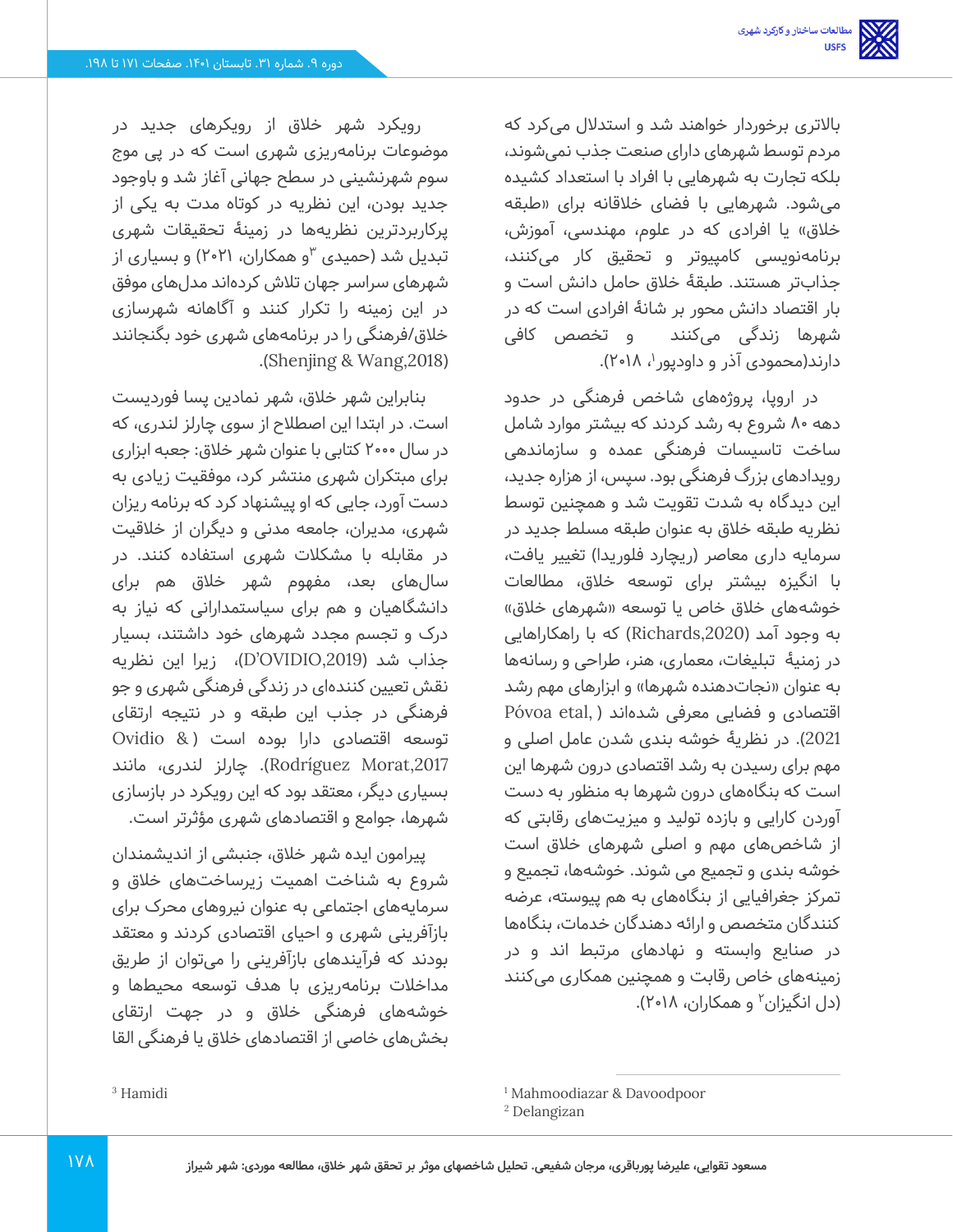و تقویت کرد),2019Cozzolino). هنگام کاوش در قلمرو شهر خالق، این اصطالح را می توان به سه معنی درک کرد. اول، شهر خالق را می توان به عنوان یک مدل نظری به شمار آورد که به ما امکان می دهد بر مؤلفه های غیر مادی اقتصادی آن تمرکز کنیم. معنای دوم شهر خالق را به عنوان الگویی از توسعه برای شهرهای پسا فوردیستی می داند که نیاز به اصالح اقتصاد و ارتقای رشد و رقابت دارند. سوم و در نهایت شهر خالق نیز برندی است که برای تجارت و تبلیغ شهرها در عرصه بین|لمللی استفاده می شود ),2019OVIDIO'D). ساختارهای جدید، روش های مدیریت، شدت نوآوری ها، نوآوری های اجتماعی، دانش مردم، فرآیندهای خودکار، چشم انداز خالق و غیره برای توسعه شهر خالق مهم هستند )-Eglins .)Eglitis & Lusena-Ezera ,2016

مفهوم اصلی "شهر خالق" ریشه در سنتی دارد که سرمایه انسانی را به شهرها پیوند می دهد و از آزادسازی استعدادهای افراد برای رسیدگی به مشکالت موجود شهری حمایت می کند) ,Zheng 2021). در واقع شهرهای خلاق قادرند راهحلهای جدیدی را برای مشکالت روزمره شان ارائه دهند(عرب عامری<sup>۱</sup> و همکاران، ۲۰۲۱). حامیان شهر خالق آن را به عنوان سیاستی نوآورانه با هدف ارتقای شهر، بازآفرینی شهری و جوان سازی اقتصادی با استفاده از پروژه های فرهنگی، عملکردهای هنری و خالقیت ارائه کرده اند.

ایده شهر خلاق در طیف گستردهای از سیاستها و گفتمان های سیاستی از جمله صنایع فرهنگی و خالق، رویدادهای فرهنگی، مناطق فرهنگی/خالق، بازاریابی مکان و طبقه خالق است. با این حال، یک هدف وجود دارد که به نظر می رسد در میان همه شهرهای خالق مشترک است: همه آنها به دنبال جذابیت بیشتر برای سرمایه گذاران، مشاغل، کارگران ماهر و بازدیدکنندگان هستند



),2018Karvelyte). اساس شهر خالق بر این پایه استوار است که خالقیت را می توان محوری برای توسعه شهری در نظر گرفت. این محور ابتدا با رویکرد محیط و فضای نوآور رشد شهرها را مورد بررسی قرار می دهد و در ادامه شهر به عنوان مکانی مطلوب به منظور جذب سرمایههای انسانی خالق، که از سوی فلوریدا به طبقه خالق تعبیر شده است (امینی<sup>۲</sup> و همکاران، ۲۱•۲). مهمترین ارزش این تئوری محوری قرار دادن فعالیت های ساکنان شهری در تعالی شهرها و نیل به توسعه پایدار است )صادق بختیاری۳ و همکاران، ۲۱۰۲۱).

از نظر پترهال شهرهای خلاق، نوع خاصی از شهرها در تغییرات پی در پی اقتصادی و اجتماعی با طیف وسیعی از مهاجران جوان هستند)زیاری و حاتمی ٔ، ۲۰۲۱) که ارائه خدمات، زیرساختهای اجتماعی و اقتصادی توسط مدیران و برنامه ریزان به جدیدترین، کارآمدترین، موثرترین و بهترین شکل فراهم میشود این شهر نه تنها مرکز رشد خلاقیت بلکه اداره و ساماندهی آن نیز به صورت خالقانه انجام می شود تا بتواند به گونهای خلاقانه توانایی همکاری جمعی را در جهت ارائه خدمات با کیفیت تر بکاربگیرد و در نهایت موفقیت و پیشرفت شهر را رقم بزند. در واقع می توان ایده شهرخالق را به عنوان راهبردی اساسی برای شهرهایی به شمار آورد که در رقابت جهانی جهت جذب استعدادها می باشند (فوادیان<sup>۵</sup> و همکاران، ۲۱**۰**۲۱).

کمیسیون اروپا جهت نشان دادن شهرهای خالق شاخصهایی را معرفی کرده است که شامل تسهیالت فرهنگی و گردشگری، ایجاد شغلهای دانش محور، آموزش عالی، جوامع باز، قابل اعتماد و با ظرفیت باال، ارتباطات بینالمللی و محلی و حکمروایی می باشد. ساساکی معتقد است شهر خالق دارای هفت محور از جمله استعدادهای خالق، کیفیت زندگی، صنایع خالق، زیرساخت های خالق،

<sup>1</sup> Arabameri

<sup>2</sup> Amini

<sup>&</sup>lt;sup>3</sup> Sadegh Bakhtiary

<sup>4</sup> Ziari & Hatami

<sup>5</sup> Foadian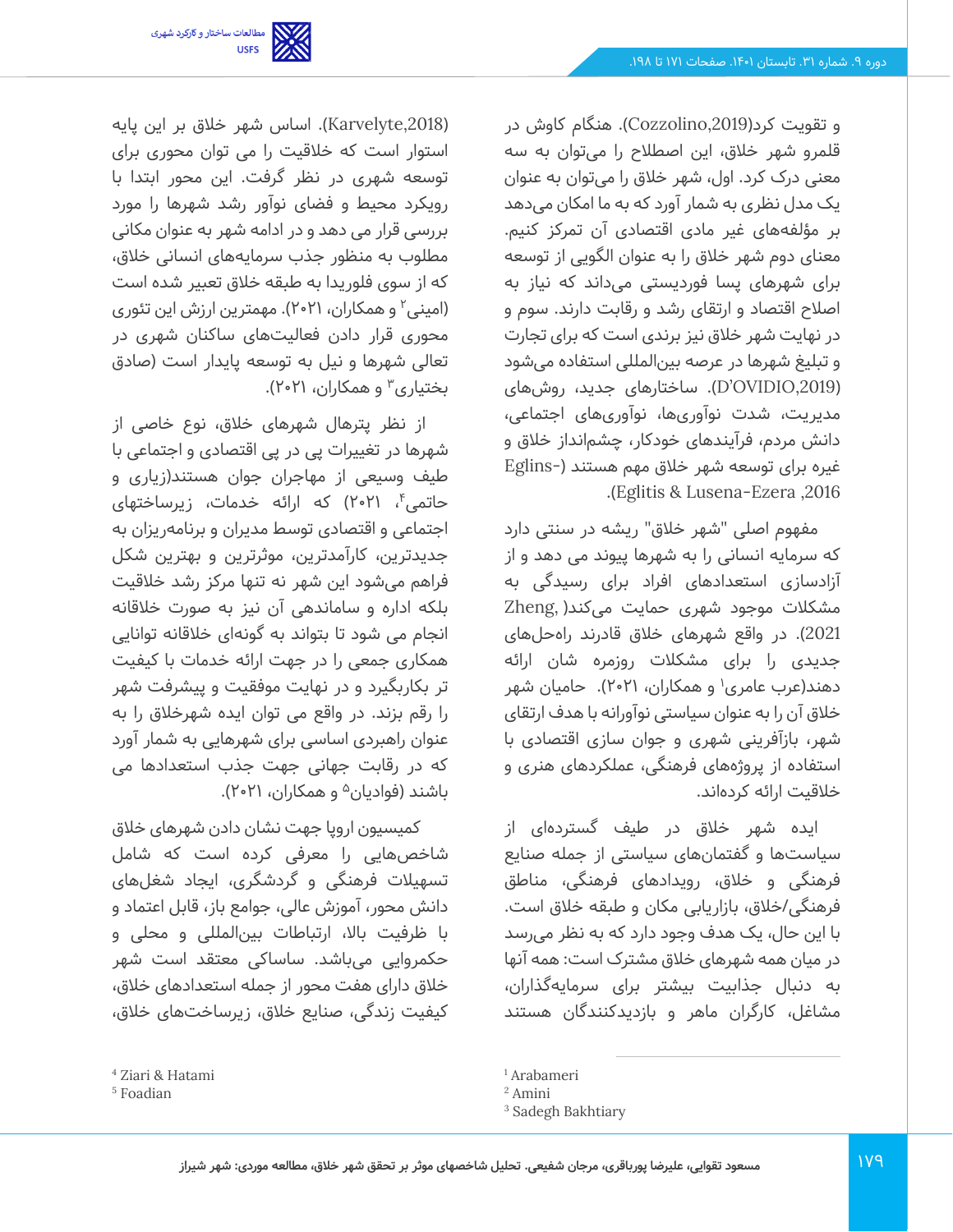میراث فرهنگی، فعالیت های شهروندان و حاکمیت خلاقانه می باشد (عامل هلالی' و همکاران، ۲۰۱۹). تحقق شهر خالق مستلزم وجود زیرساخت های نرم همچون نیروی کار انعطاف پذیر با دانش و تخصص باال، متفکران پویا، ارائه دهندگان و اجراکنندگان ایده های خالقانه، حمایت و تشویق شخصیت های مستقل، ایجاد ارتباط پایدار با جهان داخل و خارج و فرهنگ کارآفرینی است. بنابراین توجه به اصول شهر خالق به منظور تحقق و گسترش شهر خالق در آینده امری مهم و گریزناپذیر است )محمدی قاضیجهانی و عزت پنا۲م، ۲۱-۲). برای تقویت توسعه بخش های فرهنگی و خالق در سطح بین المللی، شبکه شهرهای خالق یونسکو در سال 2004 ایجاد

شد. این شبکه هفت رشته شامل صنایع دستی و هنر عامیانه، طراحی، فیلم، غذا، ادبیات، هنرهای رسانه ای و موسیقی را پوشش می دهد. در حال حاضر 26 کشور در سراسر جهان به ویژه در شهر خالق غذا عضو هستند که در آن چهار شهر چین به دلیل عملکرد فوق العاده خود در نوآوری و خالقیت فهرست شدهاند ),2019Sun & Yu). طبق معیار سازمان جهانی یونسکو، شهری خالق است که از نوآوری ها و توانمندیهای شهروندان در توسعه پایدار شهری استفاده کند و تفکر خالق ساکنین همگام و هماهنگ با مدیریت شهری حرکت کند )میرغروی و همکاران، 2021(.

#### **جدول 1 اساس، رویکرد، شیوه و ویژگی های دیدگاه های مختلف شهر خالق**

| مهمترين ويژگى                           |        | شيوه  | اساس             | رويكرد                       | كتاب                                     | پژوهشگر       |
|-----------------------------------------|--------|-------|------------------|------------------------------|------------------------------------------|---------------|
| آینده نگر، فرهنگ و اجماع مختلط و ترکیبی |        | جذب   | تنوع             | اجتماعی، فرهنگی و<br>اقتصادي | شهرها در تمدن، ۱۹۹۸                      | ييترهال       |
| تنوع، اجتماعی، اقتصادی و کالبدی         |        | جذب   | تنوع             | اقتصادی، اجتماعی و<br>كالبدى | اقتصاد شهرها، شهرها و ثروت ملل ،<br>1918 | جيكوبز        |
| رفع موانع خلاقيت                        |        | پرورش | شهروندان<br>خلاق | اجتماعى                      | شهر خلاق، ۱۹۹۵                           | چارلزلندری    |
| استعداد، ظرفیت تحمل پذیری، مداراگری و   | فناوري | جذب   | طبقه خلاق        | اقتصادي                      | شهرها و طبقه خلاق، ۰۵ه۲                  | ريچاردفلوريدا |

**، 1399( <sup>3</sup> مأخذ: )حبیبی و احمد دهرشید** 

### **2.1 پیشینه تحقیق**

امروزه توسعه شهر خالق به عنوان یکی از مهمترین عوامل نوآوری و شکوفایی و استراتژیهای توسعه شهری است. در دهه های گذشته که رویکرد شهر خالق وارد حوزه شهرسازی و برنامه ریزی شهری شده است و در سال های گذشته دانشگاهیان، برنامهریزان و مطالعات آکادمیک فراوانی را به خود اختصاص داده است که در ادامه به عنوان نمونه به برخی از آنها اشاره می شود:

کاکیوچی<sup>۴</sup> (۲۰۱۵)، شهرهای خلاق فرهنگی در ژاپن: این مقاله به بررسی سیاست شهر خالق در شهر کانازاوا که به طور رسمی استراتژی شهر صنایع دستی خالق را با استفاده از قابلیت های طراحی پیشرفته برای احیای صنایع دستی سنتی اتخاذ کرده است، می پردازد و بیان می کند که ترویج صنایع دستی سنتی و سایر اقدامات ظرفیت سازی به افزایش جذابیت یک شهر کمک می کند و به طور غیرمستقیم از صنایع خدماتمحور از جمله گردشگری فرهنگی حمایت میکند. بورن و یانگ<sup>۵</sup>

<sup>4</sup> Kakiuchi

<sup>5</sup> Boren & Young

<sup>1</sup> Amelhelali

<sup>2</sup> Mohammadighazijahani & Ezzatpanah

<sup>3</sup> Habibi & Ahmaddershid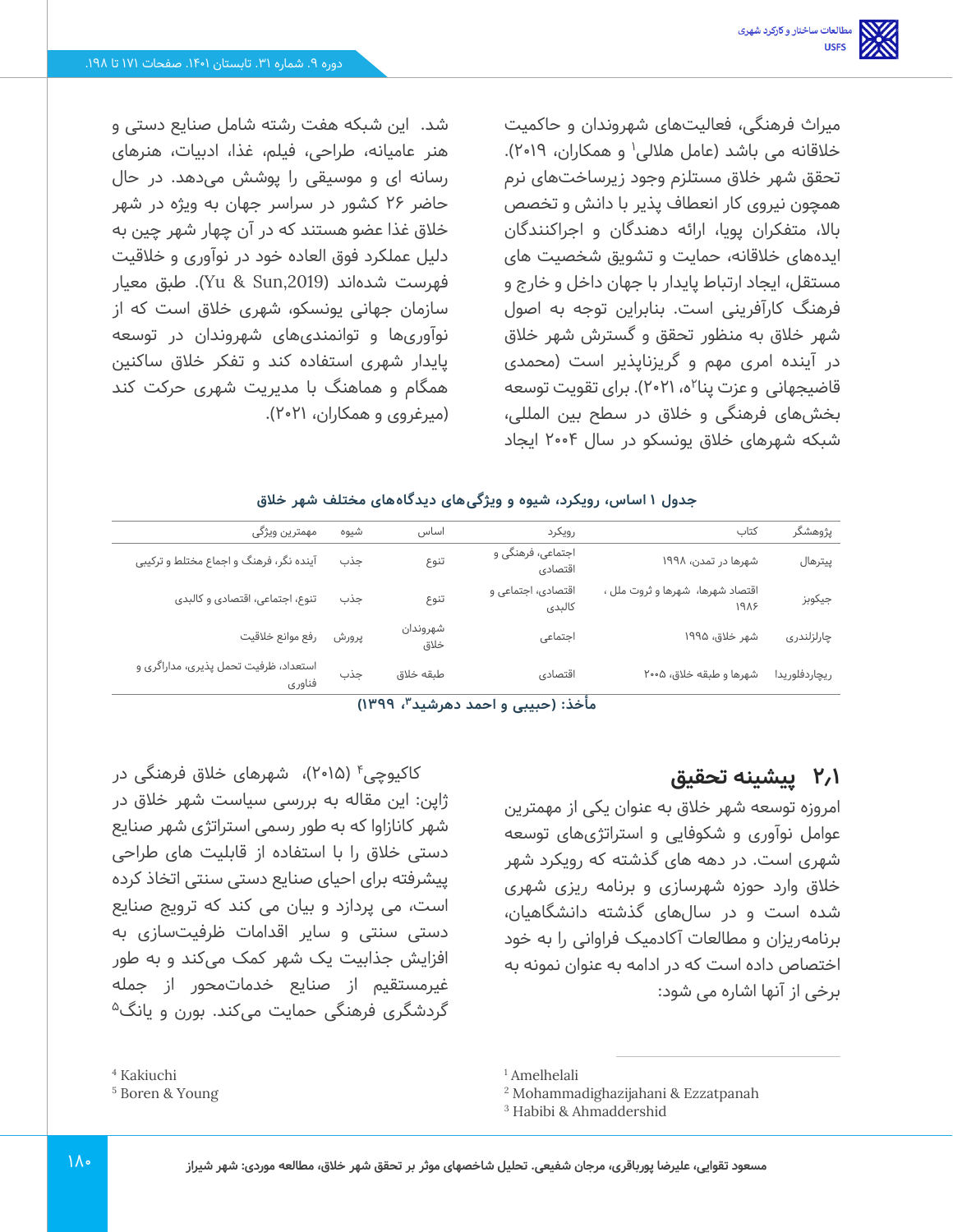)2016(، در پژوهشی با عنوان هنرمندان و سیاست شهر خالق: مقاومت، زندگی روزمره و مشارکت در استکهلم، سوئد، به بررسی نگرش های نمونه ای از هنرمندان در استکهلم سوئد می پردازد. این تحلیل، تنوع دیدگاهها، نگرشها و برداشتهای هنرمندان را نسبت به سیاست شهر خالق در نظر می گیرد و به دنبال این است تا بررسی کند که چگونه عدم توافق بین تولیدکنندگان خالق و سیاست گذاران می تواند نتیجه اقدامات زندگی روزمره باشد و به طور کلی در پی بررسی پاسخ های هنرمندان و درگیری با خط مشی شهر خلاق است. سوشانا و میلر<sup>۱</sup> (۲۰۱۹)، در تحلیل استراتژیهای شهر خالق در دستور کار شهرداری در نیویورک به اینکه استراتژیهای شهر خالق چیست و چگونه می توانند جایگاهی در دستور کار شهرداری به دست آورند؟ پرداخته اند و جریانهای چندگانه، شهرسازی خلاقانه و سیاست فرهنگی در دستور کار شهرداری نیویورک را شناسایی می کنند و عقیده دارند که در طول دهه ،2000 نیویورک دستخوش یک تجدید حیات خالق شد، که در آن بخش خالق عاملی در استراتژی شهرداری برای احیای پس از شوک بیرونی 11 سپتامبر بود. رودریگوس و فرانکو<sup>۲</sup> (۲۰۱۹) در بررسی شبکهها و عملکرد شهرهای خالق نتیجه گرفته اند که در مطالعه مفهوم شهرهای خلاق، دو خوشه شناسایی شده اند: (۱) شهرهای خلاق و ارتباط آنها با طبقه و فرهنگ خالق و )2( خوشه ها و شبکههای خالق/فرهنگی. بر اساس شواهد به دست آمده، شکافی در مورد عدم انجام مطالعات اضافی در مورد عملکرد شهرهای خالق و عوامل تعیینکننده مربوطه مانند شبکهها وجود دارد. برخی مفاهیم نظری و عملی همراه با پیشنهاداتی برای تحقیقات آتی ارائه شده است. یا و سان۳ (۲۰۱۹)، در پژوهشی با عنوان نقش اینستاگرام در شهر خالق غذا یونسکو: مطالعه موردی ماکائو بیان کرده اند: ماکائو از سال 2017 به عنوان شهر خالق غذا در یونسکو تعیین شده است

<sup>1</sup> Shoshanah & Miller

و دولت همچنین قصد دارد فرهنگ غذا شناسی شهر را حفظ و احیا کند و در انجام این کار، رسانه های اجتماعی، به ویژه محتوای تولید شده توسط ابزارهایی مانند اینستاگرام، نقش مهمی ایفا می کنند. این مطالعه از تجزیه و تحلیل محتوای کمی در اینستاگرام برای کشف محبوب ترین غذاها استفاده کرد. یافته ها نشان داد که غذاهای تایوانی، غذاهای کافههای محلی و تنقالت محلی محبوب ترین غذاها هستند. عالوه بر این، ساکنان محلی معتقد بودند که دولت باید یک حساب رسمی اینستاگرام برای تبلیغ و معرفی منحصر به فرد بودن ماکائو و دسترسی بیشتر به گردشگران بین المللی ایجاد کند.

مطالعات ساختار و کارکرد شهری<br>USFS

عاطفی و حاتمی علمداری<sup>۴</sup> (۱۳۹۶)، اثر انگاره شهر خالق در پویش اقتصادی واجتماعی کالنشهر تبریز را بررسی نموده اند، یافتههای پژوهش نشان داد متغیر نوآوری در بهترین وضعیت و متغیر رهبری در وضعیت ضعیف تری قرار دارد. همچنین کیفیت زندگی باالترین تاثیر و رهبری کمترین تاثیر را بر پویش اقتصادی و اجتماعی اند. مافی<sup>ه</sup> و همکاران )1397(، به ارائه الگوی مطلوب شهر خالق در کالنشهر تهران پرداخته اند، نتایج تحقیق نشان داد از یک طرف افزایش و بهبود معیارهای شهر خالق تاثیرات خود را در حرکت محالت شهر به سوی تحقق شهر خالق می گذارد و از طرف دیگر میزان این تاثیرگذاری بسیار متفاوت است به شکلی که معیار نوآوری بیشترین تاثیر را در تحقق شهر خالق در محلات تهران دارد. علیزاده و لطفی<sup>۶</sup> (۱۳۹۸)، اثرگذاری عضویت شهر رشت در شبکه شهرهای خالق بر توسعه شهری پایدار را تبیین و تحلیل کرده اند، یافتههای پژوهش نشان داد که عضویت در شبکه شهرهای خالق یونسکو بر توسعه شهری پایدار رشت موثر است و به میزانی که مولفه های اجتماعی و اقتصادی شهر خالق تغییر یابند، توسعه شهری پایدار رشت نیز تغییر می کند، همچنین مولفه های اقتصادی شهر خالق اهمیت بیشتری در

<sup>2</sup> Rodrigues & Franco

<sup>3</sup> Yu & Sun

<sup>4</sup> Atefi & Hatami Alamdari

<sup>5</sup> Mafi

<sup>6</sup> Alizadeh & Lotfi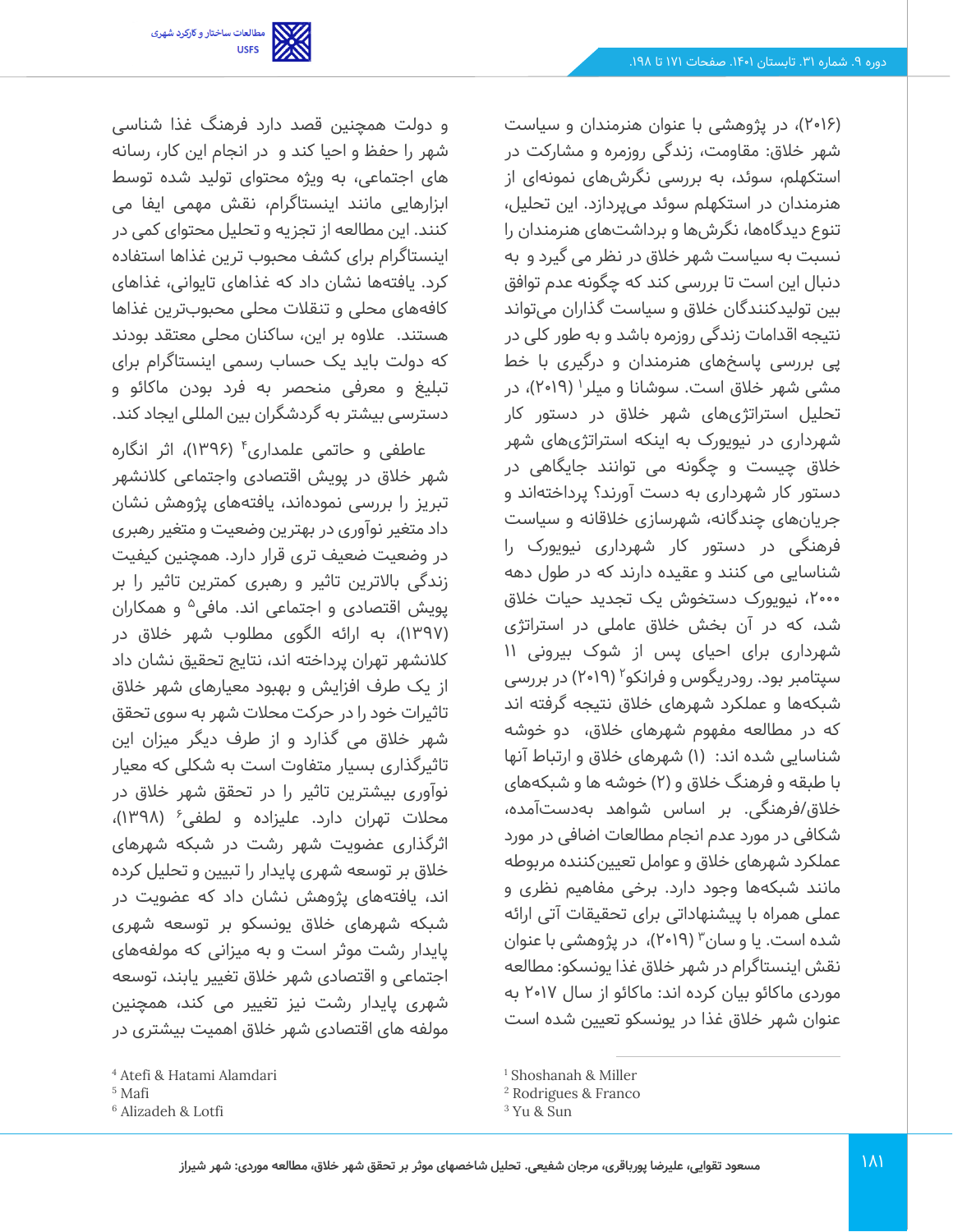بین مولفه های شهر خالق در اثرگذاری بر توسعه پایدار شهر رشت دارد. حسین پور<sup>۱</sup> و همکاران )1398(، در بررسی شاخصهای شهر خالق در خیابان ابوطالب شهر مشهد به این نتیجه رسیدند که عوامل ساختار بالغ هماهنگ با رفتار خالق بیشترین تاثیر را در میزان خالقیت خیابان ابوطالب داشته است و در میان شاخصها اختالط کاربری ها، شکل گیری اجتماعات و ... بیشترین میزان اثرگذاری را دارد. نتایج پژوهش مشکینی<sup>۲</sup> و همکاران (۱۳۹۹)، در تبیین سطوح خالقیت شهری در نظام شهری کالنشهر کرج نشان داد مناطق شهری در حال حرکت به سمت خالقیت و شکوفایی می باشند. باقری کشکولی۳ و همکاران (۱۳۹۹)، شاخص های توسعه پایدار را به منظور تحقق پذیری شهر خالق در شهرهای استان یزد تحلیل کرده اند. نتایج مطالعه بیانگر این است که نوآوری باالترین اثر را در تحقق شهر خالق دارد که با استفاده از دانش های نوین در تولیدات صنعتی با استقرار صنایع با تکنولوژی باال در شهرهای استان، به کارگیری ایده های جدید در کنترل ساخت و سازها، راه اندازی خانه گفتمان مدیریت یکپارچه شهری در راستای تحقق پذیری شهر خالق در شهرهای استان موثر هستند. نژاد ابراهیمی<sup>۴</sup> و همکاران (۱۴۰۰)، با استفاده از شاخص های منطبق با فرهنگ و تمدن ایرانی – اسالمی حاکم بر شهرهای کشور به رتبه بندی مناطق شهر زنجان با استفاده از شاخصهای بومی سازی شده شهر خالق پرداخته اند و نتایج نشان داد که منطاق 3 و 4 خالقیت باال، مناطق 6 و 2 خالقیت متوسط و مناطق 5 و 1 از خالقیت پایینی را دارا می باشند.

رشد و توسعه در ابعاد اقتصادی، اجتماع ی، اکولوژیکی و ... از جمله مهمترین اهداف کشورهای جهان است و تحقق و توسعه شهر خالق امروزه به عنوان یکی از راهبردهای برنامهریزی شهری به منظور کاهش مشکالت اجتماعی، اقتصادی، فرهنگی

و ... در شهرهای دنیا می باشد. شهر شیراز نیز به عنوان یکی از کالنشهرهای ایران و دارا بودن جایگاهی برجسته در زمینه اقتصادی، اجتماعی، فرهنگی و برخورداری از جاذبه های تاریخی، فرهنگی، مذهبی و طبیعی و به لحاظ دارا بودن پیشینۀ تاریخی و فرهنگی و دارا بودن امکانات و پتانسیل های زیست محیطی جهت جذب گردشگران داخلی و خارجی، توسعۀ مناطق صنعتی، طرح ساختاری مناسب اقتصادی و سابقۀ اقتصادی مطلوب و داشتن ارتباط با سایر نقاط جهان از طریق ارتباط از راه دور و دیگر ارتباطات و ... توانایی توسعه شهر خالق و همچنین موفقیت در این زمینه را دارد. بنابراین باتوجه به اهمیت شهر خالق و توجه چشمگیر محققان و برنامهریزان به این موضوع، پژوهش حاضر در راستای توسعه شهر خالق در شهر شیراز با درنظر گرفتن چند محدوده و محور مهم و همچنین ابعاد اجتماعی – فرهنگی، اقتصادی، کالبدی – اکولوژیکی و سازمانی مدیریتی شکل گرفته است.

## **3 روش تحقیق**

پژوهش حاضر از نظر ماهیت کاربردی - توسعه ای و از نظر روش انجام، ترکیبی از روش های توصیفی، تحلیلی و پیمایشی است. مراحل تحقیق شامل گردآوری اطلاعات از طریق مطالعات کتابخانهای و استفاده از ابزار پرسشنامه، مصاحبه و مشاهده میباشد. جامعه آماری پژوهش شامل کارشناسان و متخصصان حرفه برنامهریزی شهری، مسئوالن و متولیان سازمان ها و ادارات مربوطه در شهر شیراز میباشد و به صورت سرشماری انجام شده است. مهمترین معیارهای توسعه شهر خالق جهت تحلیل در روش AHP در قالب 4 معیار اجتماعی-فرهنگی) 3 گویه)، اقتصادی(۳ گویه)، کالبدی-اکولوژیکی(۴ گویه)، سازمانی - مدیریتی(۴ گویه)، وزن دهی شدند و سپس محدوده های مورد نظر نسبت به معیارهای مذکور رتبه بندی شدند.

<sup>3</sup> Bagherikashkooli

<sup>4</sup> Nezhadebrahimi

<sup>1</sup> Hoseinpoor

<sup>2</sup> Meshkini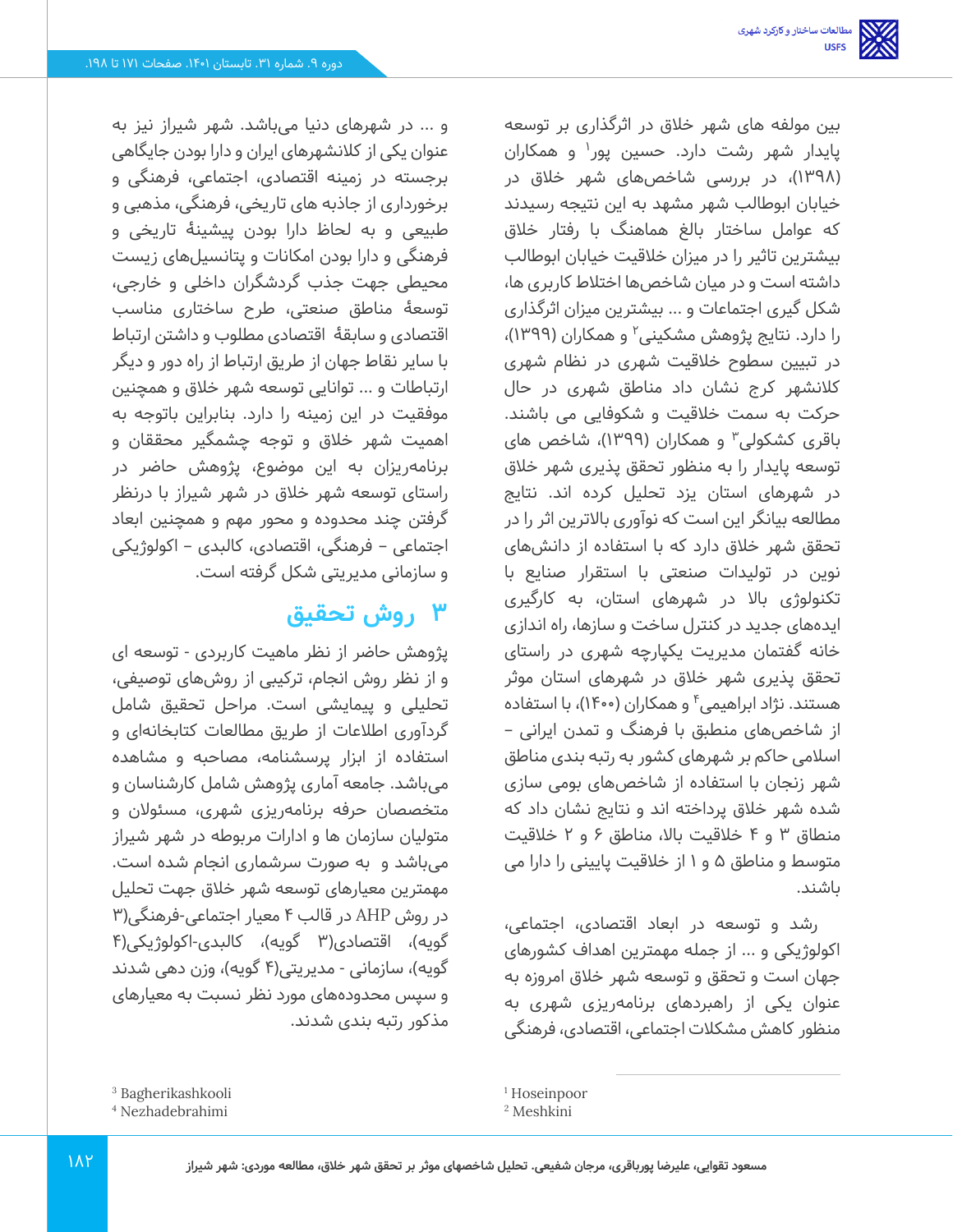برای تجزیه و تحلیل داده ها از روش AHP و تکنیک چند معیاره Waspas استفاده شده است. تکنیک تحلیل سلسله مراتبی، از مدل های قوی و آسان جهت تصمیم گیری در مواقعی که معیارهای تصمیم گیری متعدد انتخاب میان گزینهها را مشکل ساز میکند، بکارگرفته میشود. (تقوایی و حسنی نژاد<sup>۱</sup>، ،1394 182(. در این پژوهش وزن نسبی زیرمعیارهای مورد مطالعه با استفاده از روش تحلیل سلسله مراتبی با تشکیل ماتریس مقایسه زوجی تعیین شد و با توجه به هدف پژوهش، بررسی و رتبه بندی جایگاه مهمترین محورهای مرتبط با توسعه شهر خلاق در شهر شیراز نسبت به شاخصهای شهر خالق، از مدل واسپاس استفاده شد. مدل Waspas از جمله روش های جدید تصمیم گیری است که در سال )2012( توسط زاوادسکاس ارائه شده است و ترکیبی از دو مدل مجموع وزنی (WSM )و مدل حاصل ضرب وزین (WPM(، میباشد ) Zavadskas etal,2016) و نتایج حاصل از این مدل از دقت بالایی برخوردار است.

یکی از پارامترهایی که می تواند در انتخاب روش تصمیم گیری چندمعیاره مورد توجه قرار گیرد میزان دقت این مدل هاست. همچنین محققان پیشنهاد می کنند ترکیب دو مدل می تواند میزان دقت آن را باال ببرد. نتایج بررسی های محققان تایید کرده است میزان دقت مدل های ترکیبی در مقایسه با میزان دقت این مدل ها قبل از ترکیب شدن خیلی باالتر است و مدل WASPAS از جمله مدل هایی است که میتواند در مسائل پیچیده تصمیمگیری کارایی بالایی داشته باشد (ملکی و شنبه پور<sup>۲</sup>، ۱۳۹۸) و بهترین گزینه آن است که بیشترین مقدار WPM و WSM را داشته باشد (زینی و مجتبی زاده"، ۱۳۹۹).

در روش جمع وزن دار)WSM )وزن هر معیار باید در عناصر ستون خود در ماتریس نرمال ضرب شود:

 $Q^{(1)} = \sum_{j=1}^{n} \bar{x}_{ij}w_j$ 

همچنین در مدل ضرب وزن دار) WPM )رابطه به شرح زیر است:  $Q^{(2)} = \prod_{j=1}^n \overline{(x_{ij})}^{wj}$ 

سومین معیار بر اساس فرومول زاواداسکاس محاسبه می شود:

 $Q_i = 0.5$ <sub>i</sub><sup>(1)</sup>+  $0.5$ <sub>i</sub><sup>(2)</sup>

محدودۀ مورد مطالعۀ پژوهش شهر شیراز می باشد که از نظر جغرافیایی در جنوب غربی ایران، در بخش مرکزی استان فارس قرار گرفته است )تقوایی و رنجبر۴، ۱۳۹۳). که در موقعیت ۵۲ درجه و ۳۲ دقیقه طول شرقی و 29 درجه و 36 دقیقه عرض شمالی (تقوایی و کیومرثی^، ۱۳۹۲) و در فاصله ۹۱۹ کيلومتري تهران قرار دارد و از سمت شمال به رشته کوه هاي بمو، سبز پوشان، چهل مقام و باباکوهی از غرب به کوه هاي دراک و سفيدار و از جنوب غربي و شمال شرقي به جلگه شيراز محدود مي شود.

شهر شيراز به 11 منطقه شهرداری تقسیم شده و با مساحت 217 کيلومتر مربع به شکل مستطيل در جنوب غربي ايران قرار دارد. ارتفاع شهر از سطح دريا حدود 1490 متر تا 1700 متر مي باشد. پست ترين نقطة دشت شيراز در جنوب شرقي )درياچه مهارلو( و بلندترين نقطة آن در شمال غرب دشت است. خط القعر دشت را رودخانه خشک تشکيل مي دهد که در امتداد ساختار طبيعي از محور اردکان از موقعيت شمال غرب شروع و در جنوب شرق به حوزة درياچه مهارلو که نقطه قعر حوزة آبريز را تشکيل ميدهد منتهي ميگردد (مهندسين مشاور شهرخانه $^3$ ، ۱۳۸۴). در راستای هدف پژوهش و بر اساس مشاهدات و مصاحبههای صورت گرفته چهار محور و محدوده بعنوان مناطق با پتانسیل باالتر جهت پیاده سازی راهبردهای توسعه شهر خالق پیشنهاد گردید:

مطالعات ساختار و کارکرد شهری<br>USFS

<sup>4</sup> Taghvaei & Ranjbar

<sup>5</sup> Taghvaei & Kiumarsi

<sup>6</sup> City Consulting Engineers

<sup>1</sup> Taghvaei & Hasani Nezhad

<sup>2</sup> Maleki & Shanbehpoor

<sup>3</sup> Zeyni & Mojtabazadeh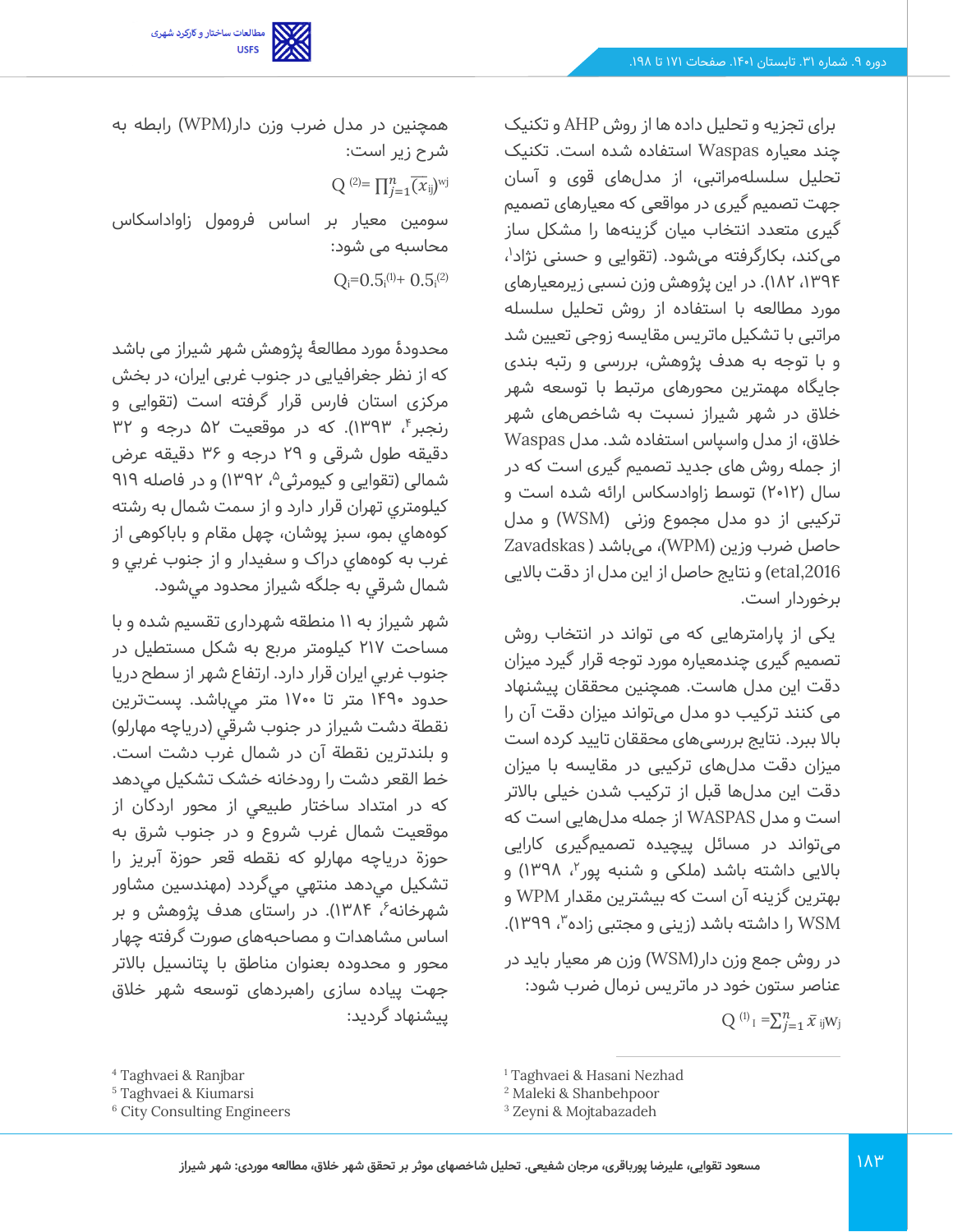1( محور حافظیه تا سعدیه آرامگاه دو شاعر نامی با شهرت جهانی بطول 3.3 کیلومتر)شکل 1(



**شکل 1 محور حافظیه تا سعدیه )مأخذ: نگارندگان(** 

2( محور باغ عفیف آباد تا باغ ارم دو باغ کالسیک با سازماندهی منحصر بفرد و شهرت ملی با پتانسیل باالی اکولوژیکی بطول 3.1 کیلومتر)شکل2(



**شکل 2 محور باغ ارم تا باغ عفیف آباد)مأخذ: نگارندگان(**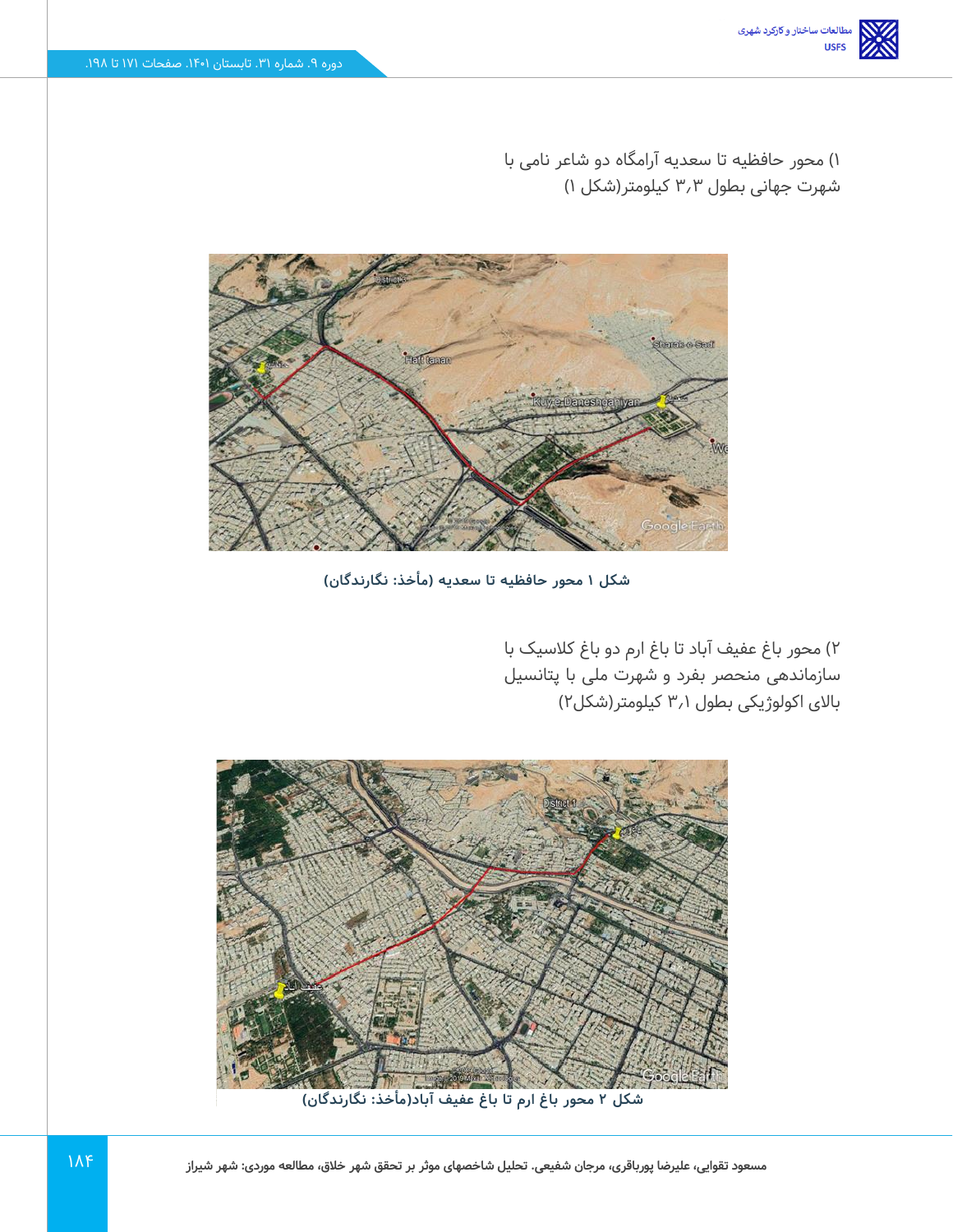

بازار، حمام و مسجد وکیل آثار تاریخی شاخص از هکتار)شکل 3(

3( محدوده مجموعه زندیه شامل ارگ کریم خان دوره کریم خان زند به مساحت تقریبی 6



**شکل 3 محدوده مجموعه زندیه)مأخذ: نگارندگان(** 

4( مجموعه حرم حضرت شاهچراغ که شیراز را بعنوان سومین حرم اهل بیت معرفی کرده و از

شاخص ترین آثار مذهبی کشور می باشد به مساحت حدود 16 هکتار)شکل 4(



**شکل 4 محدوده مجموعه شاهچراغ ) مأخذ نگارندگان (**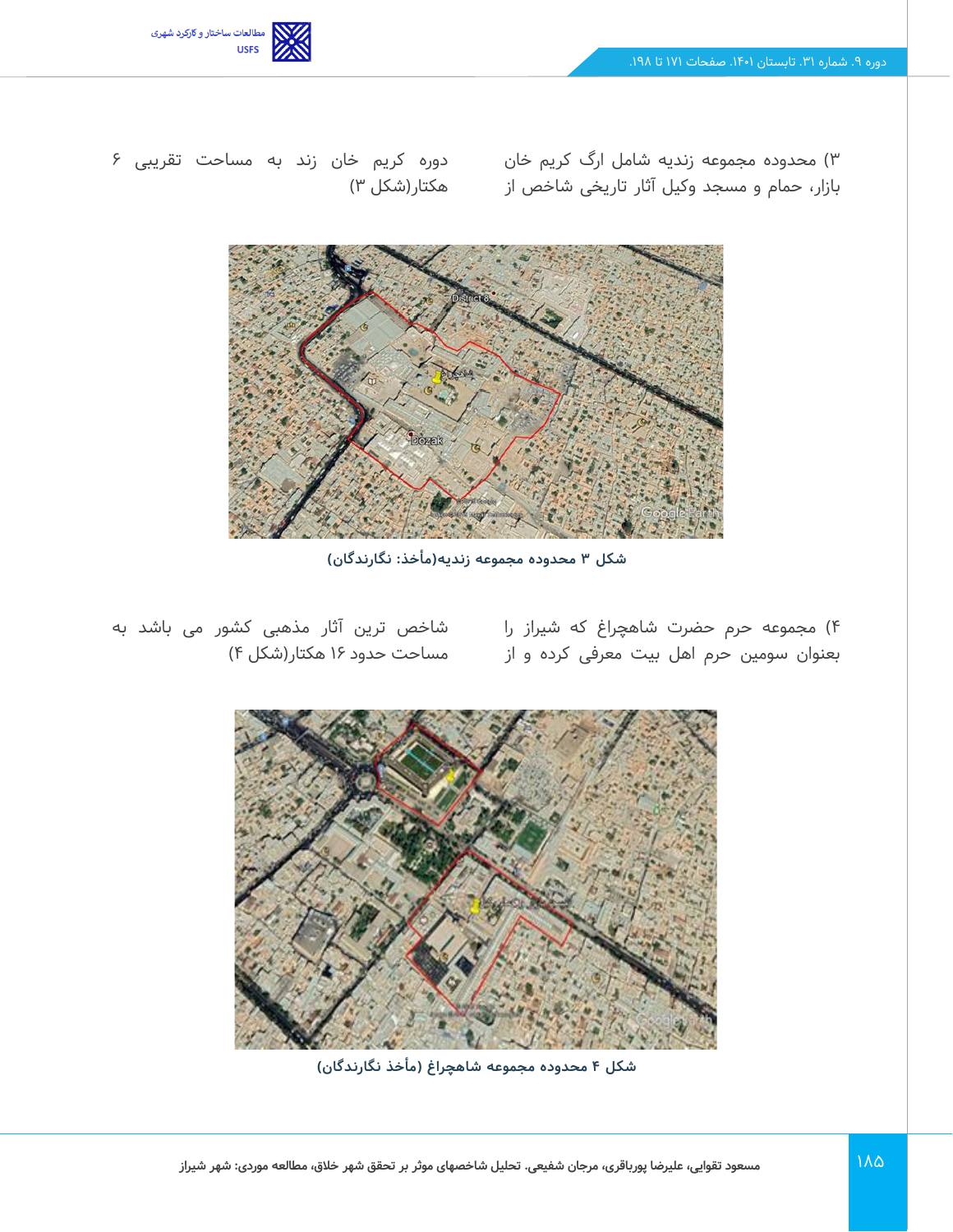## **4 یافتهها و بحث**

در ارزیابی هر موضوعی نیاز به معیار اندازه گیری یا شاخص داریم. وقتی چندشاخص برای ارزیابی در نظر گرفته می شود، کار ارزیابی پیچیده می شود. در این هنگام به یک ابزار تحلیلی علمی قوی نیاز خواهد بود، که برای چنین وضعیت هایی فرایندهای تصمیم گیری چندمعیاره مانند تحلیل سلسله مراتبی، و واسپاس مناسب است (تقوایی و کیومرثی'، ۱۳۹۱). شهر خالق از جمله مباحث جدید در حوزه برنامه ریزی شهری در رسیدن به توسعه پایدار همواره مورد تاکید قرار گرفته است و جنبههای اقتصادی فرهنگی، اجتماعی، اقتصادی، کالبدی و مدیریتی از ابعاد مهم توسعه پایدار است که در شهر خالق مورد تاکید قرار گرفته است و اساس پرسشنامه پژوهش حاضر را معیارها و زیرمعیارهای استخراج شده در ابعاد اجتماعی – فرهنگی، اقتصادی، کالبدی –

اکولوژکی و سازمانی – مدیریتی در جهت توسعه شهر خالق شیراز تشکیل می دهد. این پرسشنامه به صورت مقایسه زوجی بین زیرمعیارها و همچنین مقایسه گرینه ها )محدوده حافظیه تا سعدیه، محدوده باغ عفیفآباد تا باغ ارم، مجموعه زندیه، مجموعه شاهچراغ) نسبت به شاخص های مورد نظر را شامل می شود و از جامعه آماری مورد نظر خواسته شد تا نظر خود را در مورد ارجحیت شاخص ها نسبت یکدیگر با استفاده از ارزش 1 تا 9 بیان کنند برای مثال میزان ارجحیت زیرمعیار همخواهی فرهنگ جامعه با جاذبه ها نسبت به زیرمعیار افزایش تنوع فرهنگی و ... به چه میزان است. همچنین میزان اهمیت گزینۀ )محدودۀ حافظیه تا سعدیه) نسبت به زیر معیار همخوانی فرهنگ با جاذبه ها و ... را با مقداری بین 1 تا 9 مشخص کنند. به این ترتیب داده های مورد نیاز جمع آوری شد و مورد تحلیل و بررسی قرار گرفت.

|  |  |  | جدول ۲ معیارها و زیرمعیارهای توسعه شهر خلاق شیراز |  |  |  |  |
|--|--|--|---------------------------------------------------|--|--|--|--|
|--|--|--|---------------------------------------------------|--|--|--|--|

|                | سازمانی - مدیریتی(D)  |                | كالېدى - اكولوژيكى (C) |                | اقتصادی(B)       |                | اجتماعی فرهنگی(A)    |
|----------------|-----------------------|----------------|------------------------|----------------|------------------|----------------|----------------------|
| کد             | زيرمعيار              | کد             | زيرمعيار               | کد             | زيرمعيار         | کد             | زيرمعيار             |
| d1             | توسعه قطب های اداری - | c1             | امكانات كالبدى-        | b1             | ايجاد اشتغال     | a1             | همخوانی فرهنگ جامعه  |
|                | سازمانى               |                | اكولوژيكى              |                |                  |                | با جاذبه ها          |
| d2             | گرایش جوانان به عضویت | c2             | افزايش ابعاد           | b2             | افزایش درآمد     | a2             | ِ افزایش تنوع فرهنگی |
|                | در سازمانها           |                | اكولوژيكى طبيعى        |                |                  |                |                      |
| d <sub>3</sub> | افزایش مراکز مدیریتی  | c3             | احداث شهر اكولوژيكى    | b <sub>3</sub> | بهبود کمی و کیفی | a <sub>3</sub> | فراهم كردن تبادلات   |
|                |                       |                |                        |                | صنایع دستی       |                | ً فرهنگی             |
|                | تجهیز سالنهای سخنرانی | C <sub>4</sub> | مجتمع بزرگ تفریحی      |                |                  |                |                      |
| d4             |                       |                |                        |                |                  |                |                      |

**مأخذ: )مطالعات نگارنگان(** 

<sup>1</sup> Taghvaei & Kiumarsi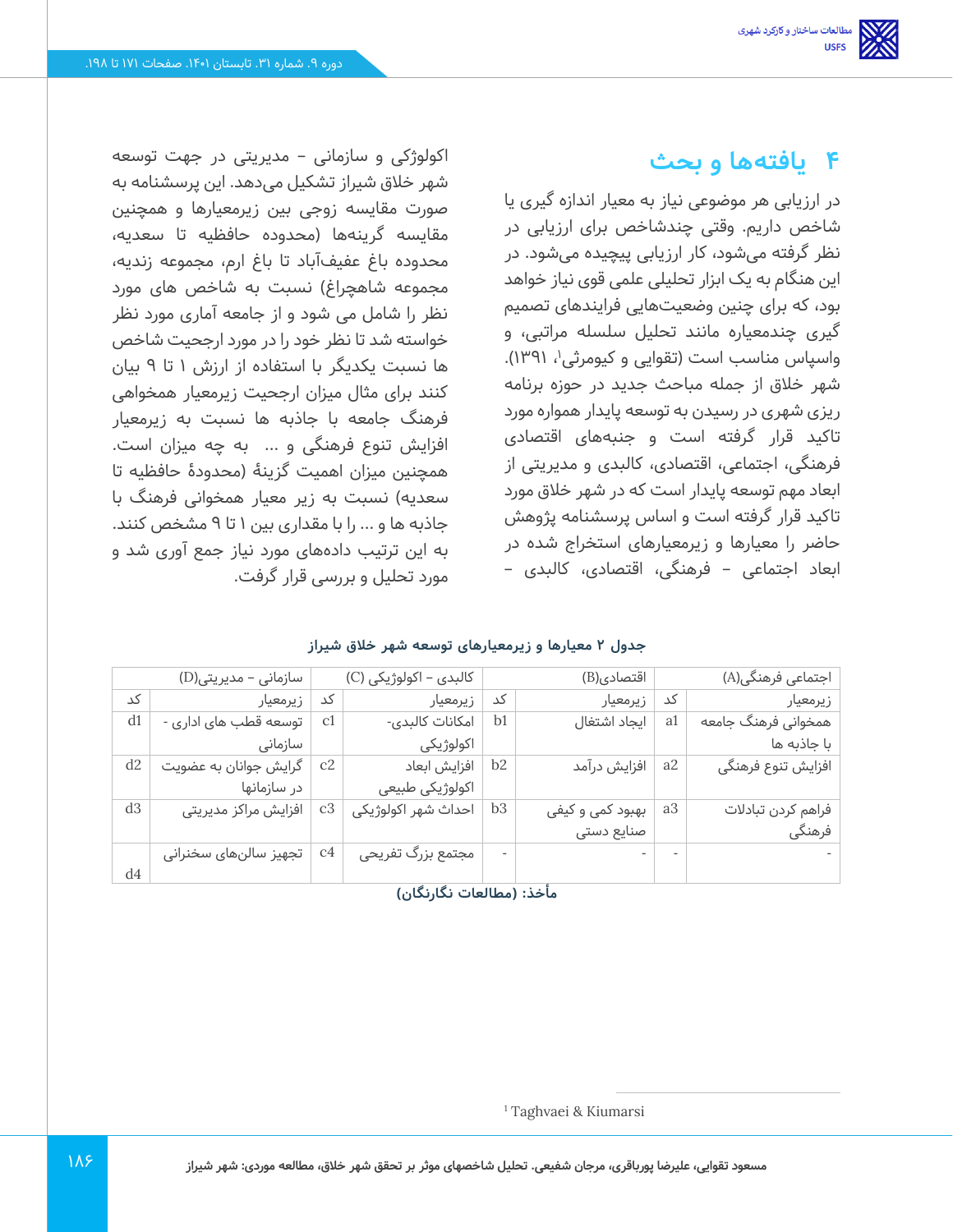

**4.1 بررسی و تحلیل وضعیت محدوده های مورد مطالعه نسبت به شاخص های موثر در توسعه شهر خالق شیراز** 

در ابتدا وزن زیر معیارهای پژوهش با استفاده از روش تحلیل سلسله مراتبی انجام شد و پس از

محاسبه وزن زیرمعیارها، با استفاده از روش واسپاس جایگاه محدوده های مورد نظر )محدوده حافظیه تا سعدیه، محدوده باغ عفیف آباد تا باغ ارم، مجموعه زندیه، مجموعه شاهچراغ) مشخص شد.

| وزن                           | زیر معیار                          | معيار             |  |  |  |
|-------------------------------|------------------------------------|-------------------|--|--|--|
| ۶۱/۰                          | همخوانی فرهنگ جامعه با جاذبه ها    |                   |  |  |  |
| ۲۸،                           | افزایش تنوع فرهنگی                 | اجتماعی- فرهنگی   |  |  |  |
| $\circ/$                      | فراهم كردن تبادلات فرهنگى          |                   |  |  |  |
| $\circ$ , $\Delta F$          | ايجاد اشتغال                       |                   |  |  |  |
| $\wedge$ ۳۸                   | افزایش درآمد                       | اقتصادى           |  |  |  |
| $\circ$ , $\circ$ $\wedge$    | بهبود کمی و کیفی صنایع دستی        |                   |  |  |  |
| ۲۵،                           | امكانات كالبدى - اكولوژيكى         |                   |  |  |  |
| $\circ$ , $\uparrow \uparrow$ | افزایش ابعاد اکولوژیکی طبیعی       |                   |  |  |  |
| $\wedge$ / $\wedge$           | احداث شهر اكولوژيكى                | كالبدى- اكولوژيكى |  |  |  |
| ۰٬۳۵                          | مجتمع بزرگ تفریحی                  |                   |  |  |  |
| ٬٬۴۸                          | توسعه قطب های اداری -سازمانی       |                   |  |  |  |
| $\circ$ , $\circ$ $\Delta$    | گرایش جوانان به عضویت در سازمان ها |                   |  |  |  |
| ٬۳۴                           | افزایش مراکز مدیریتی               | سازمانی - مدیریتی |  |  |  |
| 0,15                          | تجهیز سالن های سخنرانی             |                   |  |  |  |
|                               | مأخذي (مطالعات نگابزگان)           |                   |  |  |  |

#### **جدول 3 وزن زیرمعیارهای توسعه شهر خالق در شیراز با استفاده از روش تحلیل سلسله مراتبی ) AHP )**

**مأخذ: )مطالعات نگارنگان(** 

شهر شیراز با جمعتی بالغ بر 1.6 میلیون نفر به عنوان یکی از کالنشهرهای کشور، در طی دهه های اخیر رشد و توسعه شدیدتری را تجربه کرده است و رشد روزافزون جمعیت نارسایی هایی را ایجاد کرده است لذا فراهم کردن بستری مناسب جهت بهبود کارایی و عملکرد شهر می تواند به تشخیص و درک نقاط ضعف موجود و نارسایی های موجود کمک کند و برنامهریزان شهری را در بکارگیری تمهدیداتی جهت مدیریت آگاهانه و تعدیل نابرابری ها هدایت کند. این شهر با توجه به جایگاهش به عنوان یک مادر شهر و پتانسیل های مهمی که در خود دارد باید با پیش رو قرار دادن راهکارهای متعدد زمینه توسعه یک شهر خالق را فراهم کند و در جایگاه جهانی

بتواند خود را با شاخص های شهر خالق انطباق دهد.

کالنشهر شیراز شهری پویا، دارای تنوع اقتصادی، اجتماعی، فرهنگی، تاریخی و علمی است و بی تردید قابلیت های توسعه شهر خالق در این شهر به صورت چشمگیری وجود دارد و همانند هر محیط شهری دیگری ابعاد مختلف اقتصادی، اجتماعی – فرهنگی، مدیریتی و کالبدی را شامل می شود که برای رهایی از چالش ها و بن بست هایی که پیش روی هر بعد آن وجود دارد نیاز به پیاده سازی راهکارهایی است که همه ابعاد شهر را به کاراترین و بهره ورترین حد ممکن برساند. و ایده شهر خالق مبحثی است که بر بهتر شدن محیط شهری تمرکز دارد و عرصه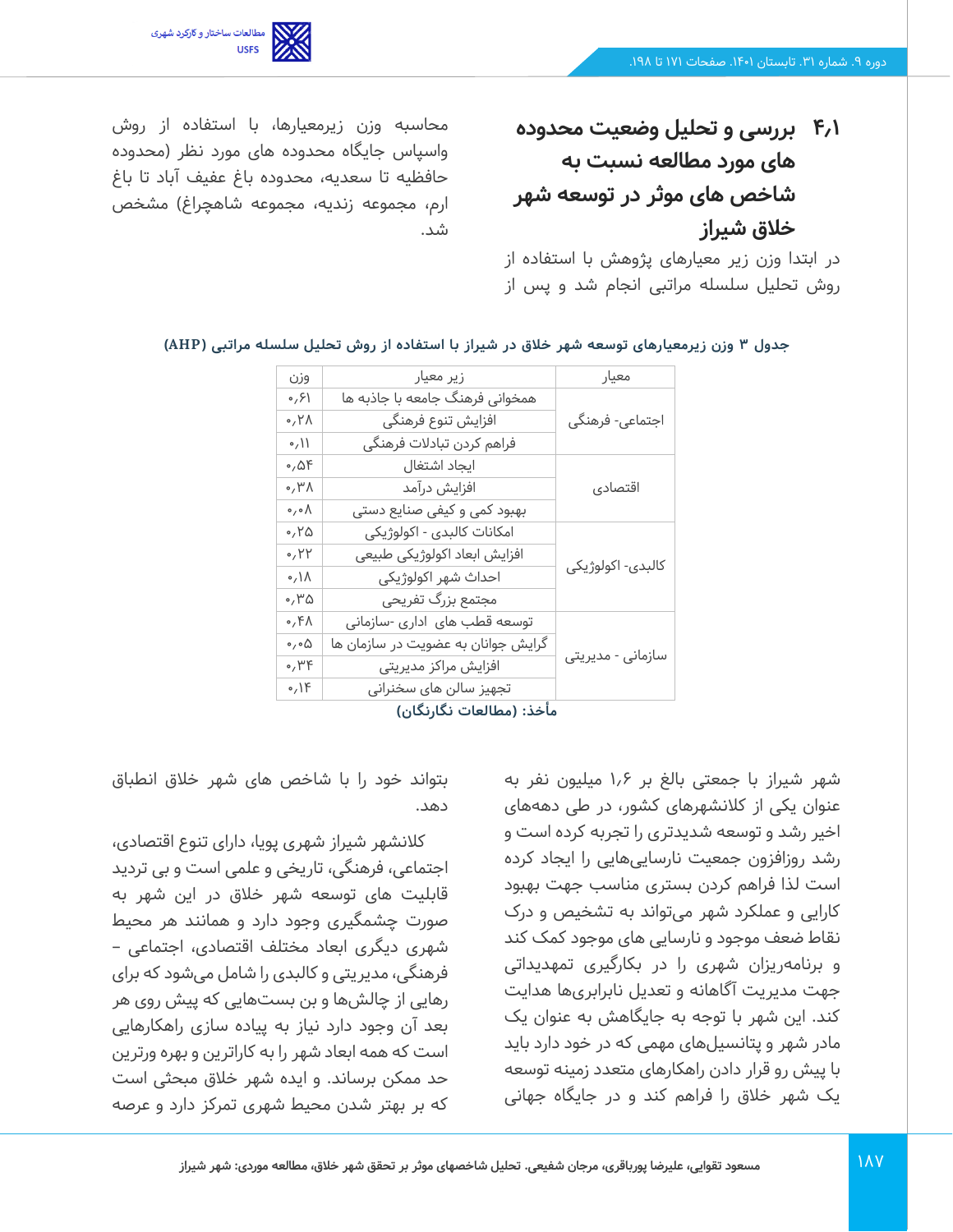های آن نیز متعدد هستند که می توان به عرصههای فرهنگی، اجتماعی و اقتصادی اشاره کرد. و برای مدیران و برنامه ریزان شهری باعث گسترش افق دید و تحلیل راهکارها می شود. توسعه شهر خالق در شیراز به عنوان رویکرد جدیدی که در کانون آن فرهنگ و برنامهریزی فرهنگی قرار دارد و مسائلی مانند تنوع فرهنگی و تبادالت فرهنگی و ... را شامل می شود، می تواند با استفاده از این نقطه قوت روی بخش های دیگر نیز تاثیر مثبت بگذارد. همچنین با توجه به جایگاه شیراز از گردشگری، پزشکی، کشاورزی و ... توسعه شهر خالق می تواند باعث شکل گیری فرصت های اقتصادی و رشد آنها و در نهایت باعث اشتغال زائی و تولید ثروت شود. این کالنشهر دارای پتانیسل های محیطی و اکولوژیکی باالیی می باشد و با توجه به اینکه ویژگی های کالبدی و اکولوژیکی شهر بر جنبه های مختلف زندگی شهری تاثیر میگذارد و هر گونه نقص و مشکلی که در یکی پدید می آید دیگری را نیز تحت تاثیر قرار می دهد و همواره با یکدیگر در ارتباط هستند لذا توسعه شهر خالق و استفاده از راهکارهای آن میتواند جذابیت محیط شهری را بسیار بیشتر کند و باعث افزایش کارایی و بهره وری این محیط شهری شود. در نهایت باید بیان کرد اداره این کالنشهر نیاز به مدیریتی دارد که بتواند به درستی عمل کند و شهر را به سمت پایداری هدایت نماید. بنابراین مدیریت شهری در رویکرد شهر خالق نقش تسهیل کننده و فراهم کنندۀ زمینۀ بروز و استفاده از خالقیت ها را بر عهده خواهد داشت. با توجه به اینکه محیط شهری به طور مستقیم تحت تاثیر مسائل شهری قرار می گیرد، شهر خالق به عنوان یک رویکرد راهبردی می تواند کیفیت محیط زندگی را تحت تاثیر قرار دهد و اهداف مدیران شهری را محقق کند. در زمینۀ هدف پژوهش و با توجه به بررسی های انجام شده، چهار محور و محدوده محدوده حافظیه تا سعدیه، محدوده باغ عفیف آباد تا باغ ارم، مجموعه زندیه و مجموعه شاهچراغ

بعنوان مناطق با پتانسیل باالتر جهت پیاده سازی راهبردهای توسعه شهر خالق پیشنهاد گردید که با توجه به معیارهای کالبدی – اکولوژیکی، اجتماعی – فرهنگی، اقتصادی و سازمانی - مدیریتی و زیرمعیارهای منتخب در زمینه توسعه شهر خالق رتبه بندی شدند و در ادامه به شرح آنها پرداخته شده است:

## **4.2 معیار اجتماعی – فرهنگی**

توجه به عناصر فرهنگی و اجتماعی از مسائل مهم شهر خالق می باشد. از نظر تئوری های شهر خالق، فرهنگ نقش گستردهای در شهر خلاق دارد و خالقیت باید راهی برای تبدیل هنر به زندگی، و منبع مهمی برای تغییر، نوآوری، توسعه و چشم انداز سازی موفقیت آمیز باشد. در واقع فرهنگ یکی از پایه های شهر خالق است و شهرها به عنوان نظام های فر هنگی درک می شوند. در شهر خالق عواملی مانند تنوع فرهنگی، همخوانی فرهنگ با جامعه و فراهم کردن تبادالت فرهنگی غنیمت شمرده می شود. به نوعی می توان بیان کرد عامل اجتماعی، فرهنگی به عنوان یکی از عوامل مهم در راستای توسعه گردشگری خالق شهر شیراز است و برای توسعه و شکوفایی شهر خالق به زمینههای فرهنگی، اجتماعی و اقتصادی قوی نیاز است تا خالقیت در فضای شهری نمایان شود. توجه به ویژگی های فرهنگی و اجتماعی در قالب پرداختن به ویژگی های مکانی در رسیدن شهر شیراز به اهداف شهر خالق ضرورتی انکار ناپذیر است. بنابراین برای بررسی این معیار از مجموع 3 زیرمعیار استفاده شده است که شامل: 1( همخوانی فرهنگ جامعه با جاذبه ها، 2( افزایش تنوع فرهنگی، 3( فراهم کردن تبادالت فرهنگی می باشد. همانطور که جدول 4 نشان میهد محدوده حافظیه تا سعدیه نسبت به زیرمعیارهای مورد نظر با کسب میزان امتیاز واسپاس ،2.72 در رتبه اول و مجموعه شاهچراغ با امتیاز 0.59 در رتبه آخر قرار گرفته است.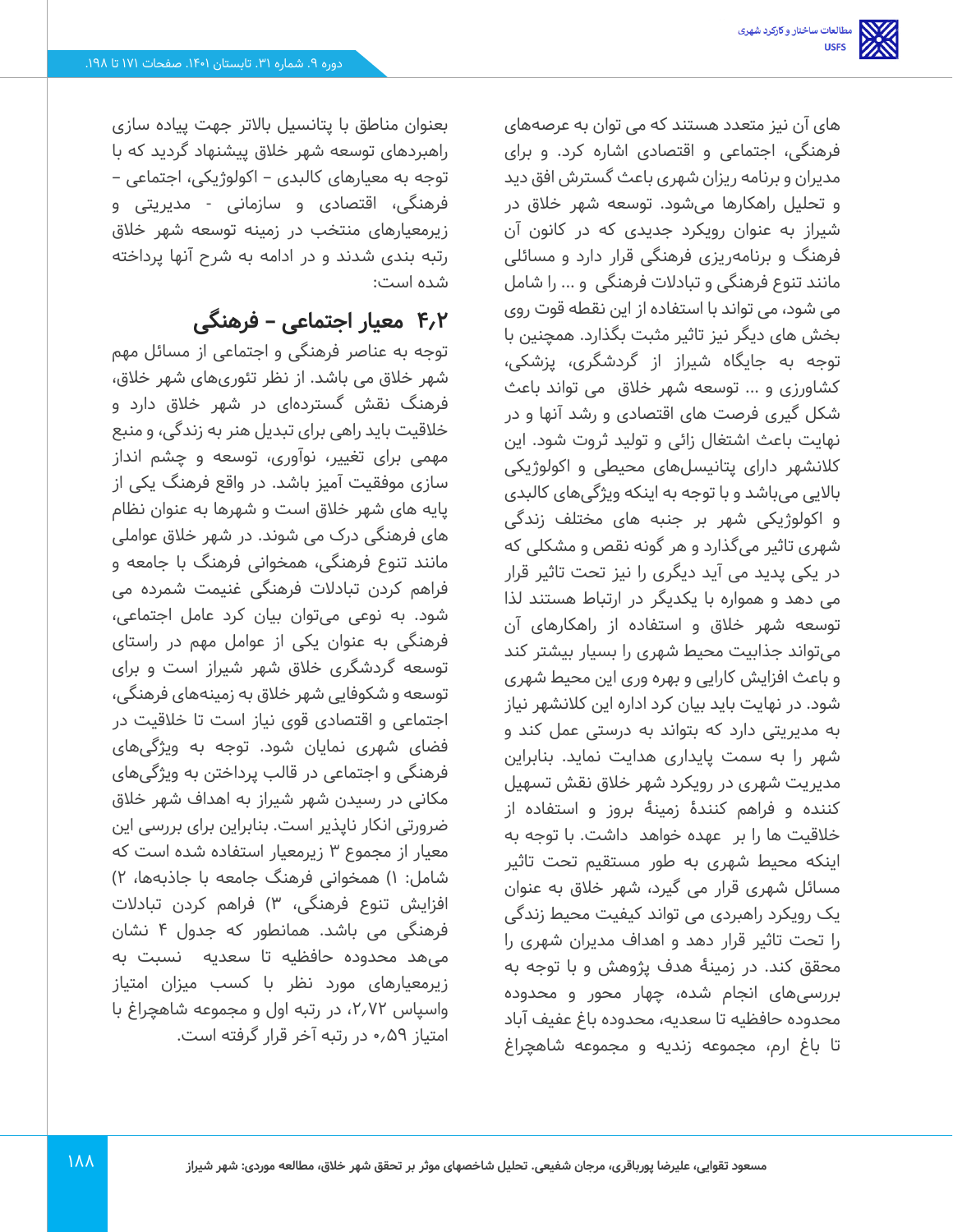

| محدوده                          | WSM  | WPM  | Qi(1) | Qi(2) | Qi   | رتبه          |
|---------------------------------|------|------|-------|-------|------|---------------|
| محدوده حافظيه تا سعديه          | 2.81 | 2.64 | 1.40  | 1.32  | 2.72 |               |
| محدوده باغ عفيف آباد تا باغ ارم | 0.88 | 0.84 | 0.44  | 0.42  | 0.86 | 3             |
| مجموعه زنديه                    | 1.71 | 1.66 | 0.85  | 0.83  | 1.69 | $\mathcal{L}$ |
| مجموعه شاهجراغ                  | 0.60 | 0.59 | 0.30  | 0.30  | 0.59 |               |

**جدول 4 رتبه محدوده های مورد نظر نسبت به زیرمعیارهای اجتماعی – فرهنگی** 

### **4.3 معیار اقتصادی**

توسعه اقتصادی نتیجه رشد اقتصادی و تغییر و تحوالت کیفی و کمی و هدفی بزرگ برای تمام کشورها می باشد. توجه به خالقیت در اقتصاد میتواند باعث توسعه اقتصادی و افزایش سود و بازدهی شود. بنابراین باید بیان کرد خالقیت می تواند عامل بنیادی در توسعه اقتصادی باشد. عامل اقتصادی از عوامل مهم در توسعه شهر خالق شیراز است و هرچه شهر شیراز در حوزه های مرتبط با مباحث اقتصادی مثل اشتغال و افزایش درآمد از شاخصهای شهری با توجه به قابلیت های فراوان برنامه ریزی شود، قطعا می تواند در توسعه شهر

خالق در این شهر تاثیرگذارتر باشد. مکان های مورد نظر همواره شاهد حضور و استقبال مردم و گردشگران هستند و فضاهایی زنده و فعال را در چشم هر بینندهای تداعی می کند و زمینه ساز رشد اقتصادی شهر شیراز می باشند. مولفههای 1( ایجاد اشتغال ، ۲) افزایش درآمد، ۳) بهبود کمی و کیفی صنایع دستی، جهت بررسی این عامل مورد استفاده قرار گرفته اند. در این عامل همانطور که جدول شماره 5 نشان می دهد مجموعه شاهچراغ با کسب میزان امتیاز واسپاس 2.23 در رتبه اول و محدوده باغ عفیف آباد تا باغ ارم با امتیاز 0.65 در رتبه آخر نسبت به زیرمعیارهای مورد نظر قرار گرفته است.

| رتبه                            | Qi   | Qi(2) | Qi(1) | <b>WPM</b> | <b>WSM</b> | محدوده                          |  |  |  |
|---------------------------------|------|-------|-------|------------|------------|---------------------------------|--|--|--|
| 3                               | 0.94 | 0.46  | 0.48  | 0.92       | 0.97       | محدوده حافظيه تا سعديه          |  |  |  |
| 4                               | 0.65 | 0.32  | 0.33  | 0.64       | 0.65       | محدوده باغ عفيف آباد تا باغ ارم |  |  |  |
| $\mathcal{L}$                   | 1.40 | 0.70  | 0.70  | 1.40       | 1.41       | مجموعه زنديه                    |  |  |  |
|                                 | 2.23 | 1.08  | 1.15  | 2.16       | 2.30       | مجموعه شاهچراغ                  |  |  |  |
| وبأخذى فوعا العارت دمارده كالدا |      |       |       |            |            |                                 |  |  |  |

#### **جدول 5 رتبه محدوده های مورد نظر نسبت به زیرمعیارهای اقتصادی**

**مأخذ: )مطالعات نمایندگان(** 

## **4.4 معیار کالبدی- اکولوژی**

شهرها در رقابت با یکدیگر سعی دارند تا محیطی را ایجاد کنند تا متخصصان تمایل داشته باشند در آن زندگی کنند. توجه به ویژگی های کالبدی و اکولوژیکی شهرها نقش مهمی در توسعه شهر خالق

دارد. در واقع عموم شهروندان با فضای کالبدی شهری ارتباط دارند و همچنین قابلیت های محیطی اکولوژیکی نیز موضوعی است که همواره توجه برنامهریزان را به خود جلب کرده است. شهر شیراز پتانسیل های بسیار زیادی از نظر ویژگی های کالبدی و اکولوژیکی دارد و از جمله شهرهایی است که در

**مأخذ: )مطالعات نگارندگان(**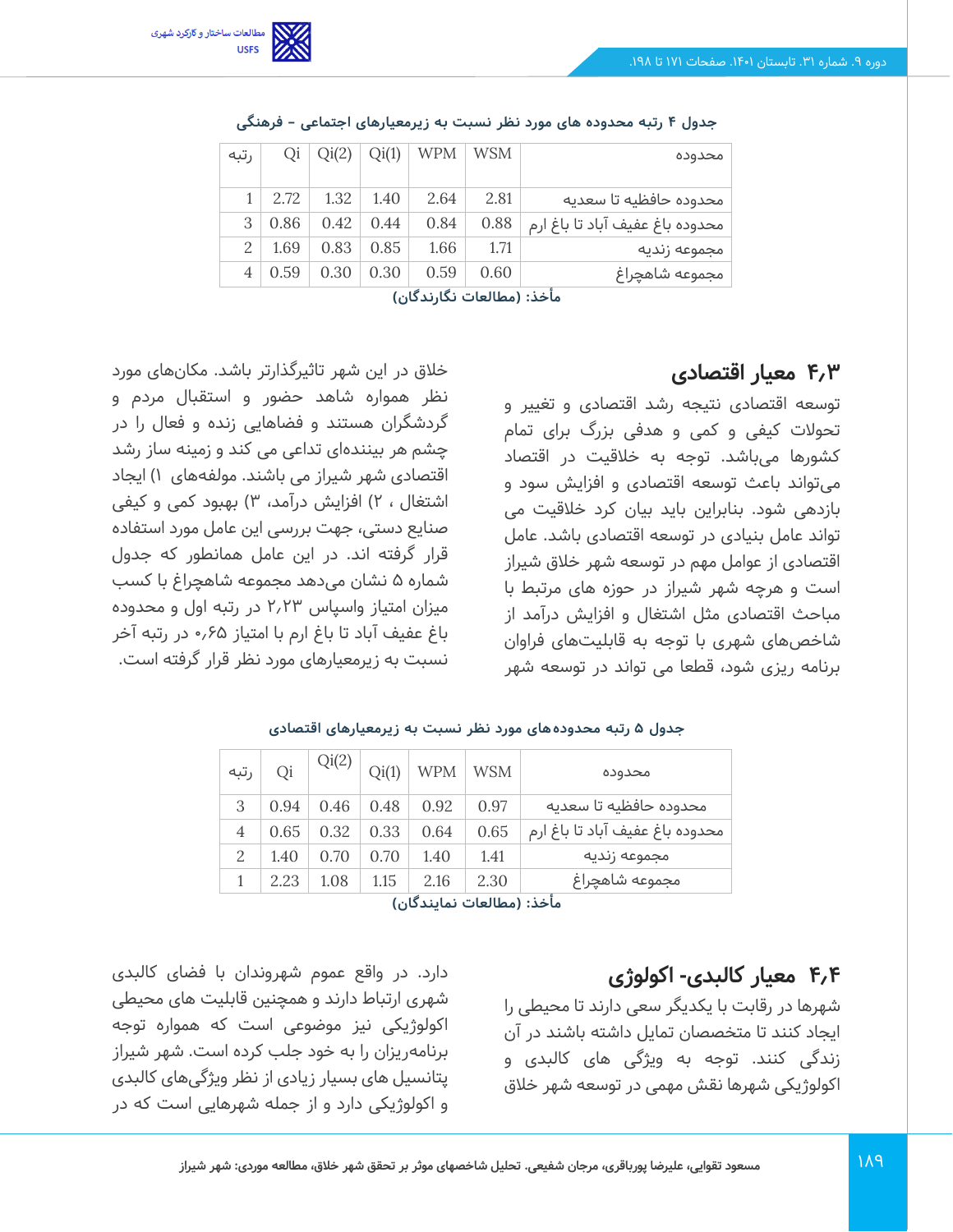سطح کشور و همچنین در سطح جهانی شناخته شده است و توسعه شهر خالق نیازمند توجه به رابطه خلاقیت و فضای شهری است که برنامه ریزی و حمایت در این زمینه می تواند نتایج مطلوبی را در جهت توسعه خالق شیراز داشته باشد. مکان های مطروحه در پژوهش حاضر نشانگر ارزش و اهمیت تاریخی و هنری و معماری شهر شیراز هستند و این جلوهها با توجه به پتانسل های بالقوهای که دارند در رشد و ارتقای شهر شیراز اثرگذاری چشم گیری دارند.

بنابراین به منظور بررسی این مهم معیار کالبدی - اکولوژی، 4 زیرمعیار 1( امکانات کالبدی - اکولوژیکی، 2( افزایش ابعاد اکولوژیکی طبیعی ، 3( احداث شهر اکولوژیکی، 4( مجتمع بزرگ تفریحی را در بر میگیرد. با توجه به محاسبات انجام شده در زیرمعیارهای کالبدی – اکولوژیکی، محدوده باغ عفیف آباد تا باغ ارم با امتیاز 3.82 در رتبه اول و مجموعه زندیه با امتیاز واسپاس 0.60 در رتبه آخر قرار دارد.

| محدوده                          | WSM  | <b>WPM</b>                                               | Qi(1) | Qi(2) | Qi   | ر تبه |  |
|---------------------------------|------|----------------------------------------------------------|-------|-------|------|-------|--|
| محدوده حافظيه تا سعديه          | 1.72 | 1.63                                                     | 0.86  | 0.81  | 1.67 |       |  |
| محدوده باغ عفيف آباد تا باغ ارم | 2.91 | 4.74                                                     | 1.45  | 2.37  | 3.82 |       |  |
| مجموعه زنديه                    | 0.78 | 0.43                                                     | 0.39  | 0.22  | 0.60 | 4     |  |
| مجموعه شاهجراغ                  | 0.66 | 0.61                                                     | 0.33  | 0.30  | 0.63 | 3     |  |
|                                 |      | $I = 100$ and the second control $I = 100$ . An activity |       |       |      |       |  |

#### **جدول 6 رتبه محدوده های مورد نظر نسبت به زیرمعیارهای معیار کالبدی - اکولوژی**

**مأخذ: )مطالعات نمایندگان(** 

## **4.5 معیار سازمانی-مدیریتی**

توسعه شهر خالق می تواند باعث رهایی از بن بست های مدیریتی و افزایش کارایی در حوزه شهری شود. در حقیقت تحقق شهرخالق باعث گسترش افق دید مدیران و برنامه ریزان در مقابل چالش های شهری می شود زیرا مدیریت شهری موضوعی است که دامنهای بسیار گسترده دارد و هرچقدر مسائل شهری پیچیده تر باشد، مدیریت شهری نیز سخت میشود. لذا نیاز به تدابیری دارد تا بتواند به صورت موفق عمل کند و مدیریت شهری در شهر شیراز باید با تأکید بر نهادسازی و مدیریتی کارآمد باشد و بتواند مسیر توسعه شهر شیراز را در جهت شهر خالق هموار سازد. همانطور که پیش تر نیز بیان شد محورها و محدوده های مورد نظر قابلیت بیشتری را نسبت به سایر محدودهها دارند و دارای ارش

تاریخی، هنر، فرهنگی، اقتصادی و ... هستند. در راستای مدیریت درست و اقدامات محوری شهر خالق همچنین رسیدن به نتایج مطلوب در این زمینه، میتوان به ارتقای دیگر محدودهها که قابلیت دارند نیز کمک کرده و با رویکرد خالق آنها را نیز آماده سازی کرد. برای بررسی این عامل از مجموع 4 زیرمعیار به شرح: 1( توسعه قطبهای اداری سازمانی، 2( افزایش مراکز مدیریتی ، 3( تجهیز سالنهای سخنرانی ، 4( گرایش جوانان به عضویت در سازمانها، استفاده شده است. با توجه به جدول شماره 7 در بررسی محدوده های مورد مطالعه نسبت به زیرمعیارهای کالبدی – اکولوژی، محدوده باغ عفیف آباد تا باغ ارم با امتیاز 2.37رتبه اول و مجموعه شاهچراغ با امتیاز 0.47 در رتبه آخر جای دارد.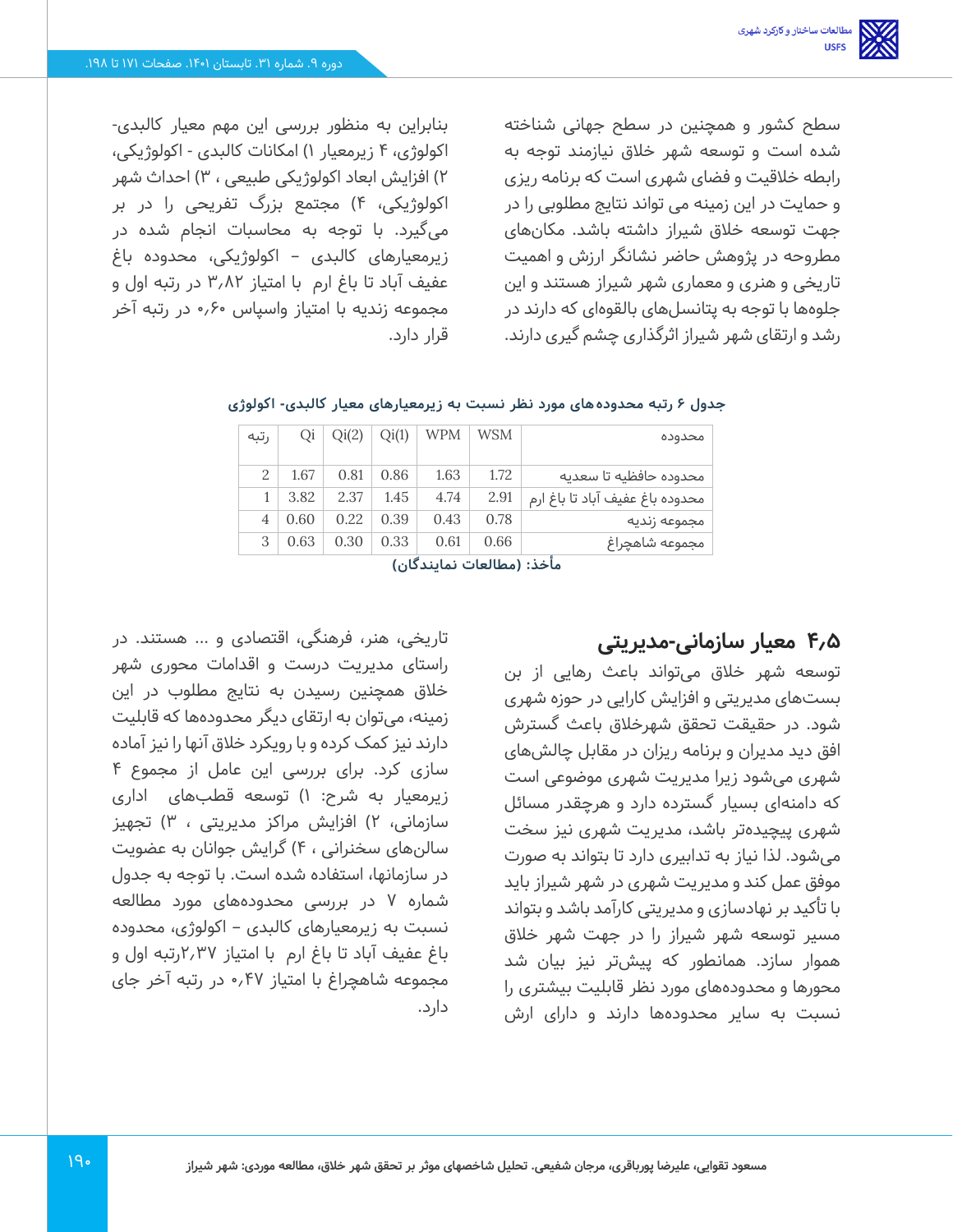

| Oi   | Qi(2) | Qi(1) | WPM  | WSM  | محدوده                                                                                                 |
|------|-------|-------|------|------|--------------------------------------------------------------------------------------------------------|
| 1.88 | 0.91  | 0.97  | 1.81 | 1.95 | محدوده حافظيه تا سعديه                                                                                 |
| 2.37 | 1.13  | 1.24  | 2.26 | 2.49 | محدوده باغ عفيف آباد تا باغ ارم                                                                        |
| 1.72 | 0.85  | 0.87  | 1.70 | 1.74 | مجموعه زنديه                                                                                           |
| 0.47 | 0.23  | 0.25  | 0.46 | 0.49 | مجموعه شاهچراغ                                                                                         |
|      |       |       |      |      | الأندان ومناقصة والأساط والأستان والمتناقص والمتناقص والمتناقص والمتناقص والمتناقض والمتناقض والمتناقض |

|  |  |  |  | جدول ۷ رتبه محدودههای مورد نظر نسبت به زیرمعیارهای معیار کالبدی- اکولوژی |  |
|--|--|--|--|--------------------------------------------------------------------------|--|
|--|--|--|--|--------------------------------------------------------------------------|--|

## **5 جمعبندی و نتیجهگیری**

در دهههای گذشته تمایل به زندگی در شهرها به طور چشمگیری افزایش یافته است. رشد سریع جمعیت شهری بخصوص در کشورهای در حال توسعه مسائل و مشکالت زیادی را به وجود آورده است و در صورت عدم برنامه ریزی برای زیرساخت های مورد نیاز، آینده ای ناگوار را برای چنین شهرهایی باید پیش بینی کرد. این مسئله زیاد خوشایند نیست و نیاز به توجه به رویکردهایی همچون توسعه شهر خالق را برای شهرها می طلبد. مدیریت نامناسب شهرها را به سمت افزایش آلودگی هوا و آب، باال بودن نرخ بی کاری و محیط های نا امن، ازدحام ترافیک، کاهش سالمتی، و .... سوق می دهد. در این راستا حرکت به سوی تحقق و ایجاد شهرهای خالق راهکار اساسی برای حل این گونه بحران ها می باشد.

بدون شک محیط شهری موفق محیطی است که استعدادها را پرورش می دهد و قابلیت هایی را به ابعاد اقتصادی، اجتماعی – فرهنگی، مدیریتی و کالبدی می افزاید و فرصت های جدیدی را برای شهرها در مقیاس های ملی و فرا ملی ایجاد می کند. کالن شهر شیراز با بیش از یک و نیم میلون نفر پر جمعیتترین شهر جنوب کشور ایران است و با توجه به دارا بودن پیشینهی تاریخی و فرهنگی، وجود آثار تاریخی و مذهبی در سطح شهر و دارا بودن امکانات و پتانسیل های زیست محیطی جهت جذب گردشگران داخلی و خارجی، و سابقه اقتصادی

مطلوب، در صورت بکارگیری راهبردهای مناسب و بکارگیری آنها توسط مدیران و مسوالن شهری می تواند بسرعت گام های پیشرفت و شکوفایی را طی کند.

این مقاله نیز با هدف رتبه بندی محورها و محدوده های با پتانسیل باال )محور حافظیه تا سعدیه، محور عفیف آباد تا باغ ارم، محدوده مجموعه زندیه و مجموعه شاهچراغ) که در توسعه و پیاده سازی راهبردهای شهر خالق در شهر شیراز میتوانند نقش مهمی داشته باشند صورت گرفت. برای رسیدن به هدف پژوهش ابتدا به اولویت بندی شاخص های مورد نظر پژوهش با استفاده از مدل تحلیل سلسله مراتبی )AHP )پرداخته شد. نتایج به دست آمده از بررسی ها نشان داد در معیار اجتماعی – فرهنگی با زیر معیارهای )همخوانی فرهنگ جامعه با جاذبه ها، افزایش تنوع فرهنگی، فراهم کردن تبادلات فرهنگی) زیر معیار هموانی فرهنگ جامعه با جاذبهها با ضریب )0.61(، در معیار اقتصادی با زیرمعیارهای )ایجاد اشتغال، افزایش درآمد، بهبود کمی و کیفی صنایع دستی)، زیر معیار ایجاد اشتغال با ضریب )0.54(، در معیار کالبدی – اکولوژیکی با زیرمعیارهای (امکانات کالبدی – اکولوژیکی، افزایش ابعاد اکولوژیکی طبیعی، احداث شهر اکولوژیکی، مجتمع بزرگ تفریحی)، زیر معیار مجتمع بزرگ تفریحی با ضریب (۰٫۳۵% و در معیار سازمانی – مدیریتی با زیر معیارهای )توسعه قطب های اداری – سازمانی، گرایش جوانان به عضویت در سازمان ها، افزایش مراکز مدیریتی، تجهیز سالنهای سخنرانی)،

**مأخذ: )مطالعات نگارندگان(**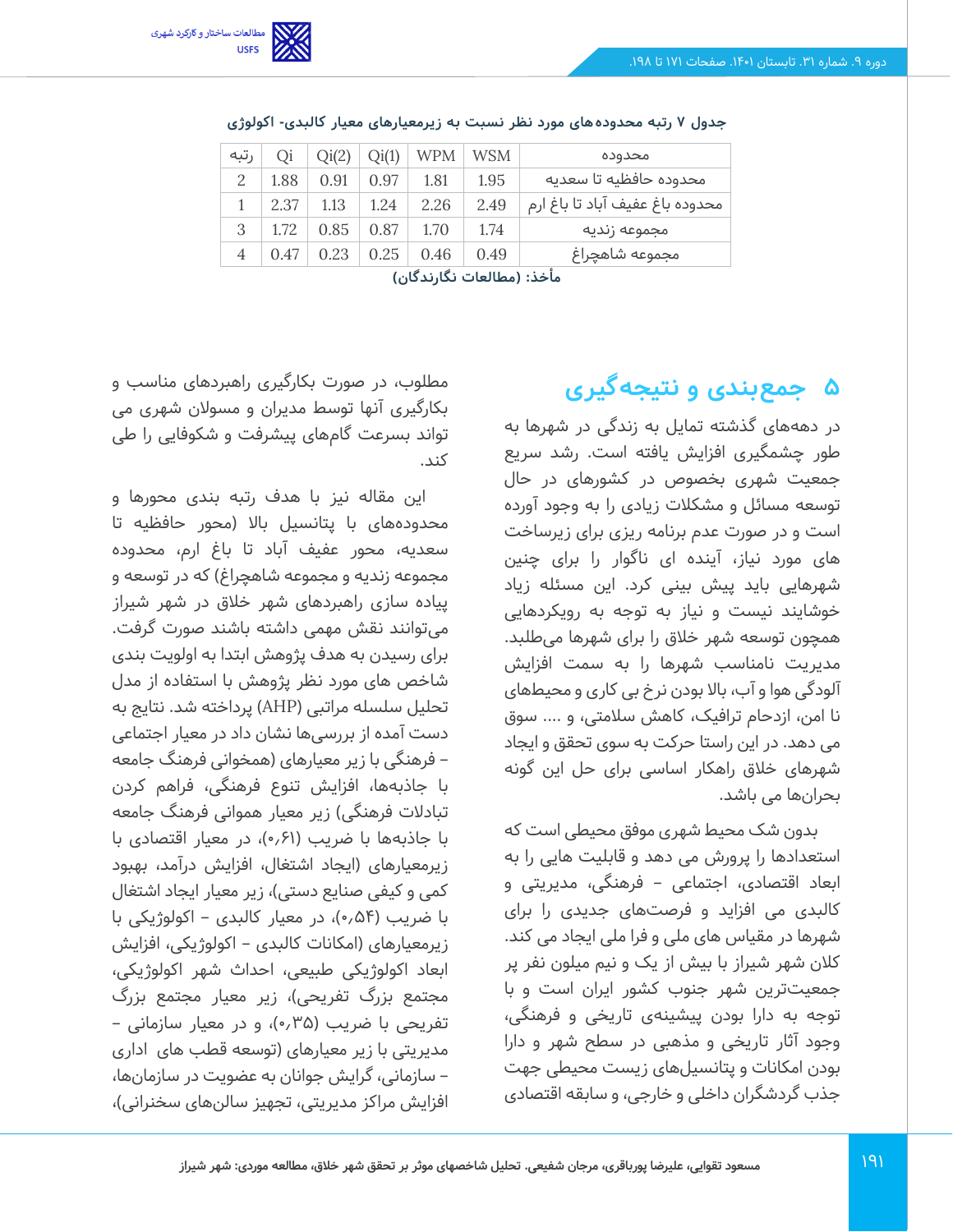زیر معیار توسعه قطب های اداری – سازمانی با ضریب )0.48( رتبههای اول را به خود اختصاص داده اند. در ادامه روند پژوهش پس از آنکه زیر معیارها اولویت بندی شدند، رتبهبندی مکانهای منتخب با استفاده از مدل WASPAS با معیارهای اجتماعی-فرهنگی، اقتصادی، کالبدی- اکولوژیکی و سازمانی - مدیریتی مورد ارزیابی قرار گرفتند و همانطور که نتایج تحلیلها نشان داد در معیار اجتماعی – فرهنگی، محدوده حافظیه تا سعدیه ، در معیار اقتصادی، مجموعه شاهچراغ در معیار کالبدی- اکولوژی و سازمانی -مدیریتی محدوده باغ عفیف آباد تا باغ ارم در جایگاه اول قرار گرفتند. رتبهای که این محدوده ها نسبت به زیر معیارها کسب کرده اند به نوعی صحت نتایج به دست آمده را تایید می کند. زیرا محدوده حافظیه تا سعدیه که از نظر ویژگی های اجتماعی و فرهنگی در سطح باالیی قرار دارد نسبت به این معیار نیز در سطح اول قرار گرفته است. همچنین مجموعه شاهچراغ به لحاظ موقعیت فرهنگی – مذهبی خاص خود باعث افزایش آمار گردشگران مذهبی و رونق این صنعت

شده است، در نتیجه با اشتغالزایی و ایجاد در آمد حاصل از توریسم مذهبی به توسعه اقتصادی شهر شیراز کمک کرده است. محدوده باغ عفیف آباد تا باغ ارم نیز به عنوان زیباترین جاذبه ها در شیراز که نظر بازدید کنندگان زیادی را به خود مجذوب می کند و با توجه به موقعیتی که قرار گرفته اند، از نظر ویژگی های کالبدی – اکولوژیکی و سازمانی – مدیریتی در رتبه اول قرار گرفت. شهر خالق تلفیقی از ابعاد مختلف فرهنگی، اجتماعی، اقتصادی، کالبدی، مدیریتی و ... است. و توسعه شهر خالق نیاز به یک برنامه ریزی جامع در بستری یکپارچه از همه ابعاد دارد. وجه تمایز پژوهش حاضر از دیگر تحقیقات انجام شده نیز در استفاده از معیارهای مذکور می باشد که از ابعاد مهم توسعه پایدار هستند و در توسعه شهر خالق شیراز به عنوان کالنشهری که پتانسیل باالیی در توسعه شهر خالق دارد، مورد تاکید قرار گرفته اند. همچنین شاخصهای مورد استفاده در پژوهش در دیگر پژوهش ها استفاده نشده است. در ادامه نمودار توسعه شهر خالق شیراز ارائه شده است: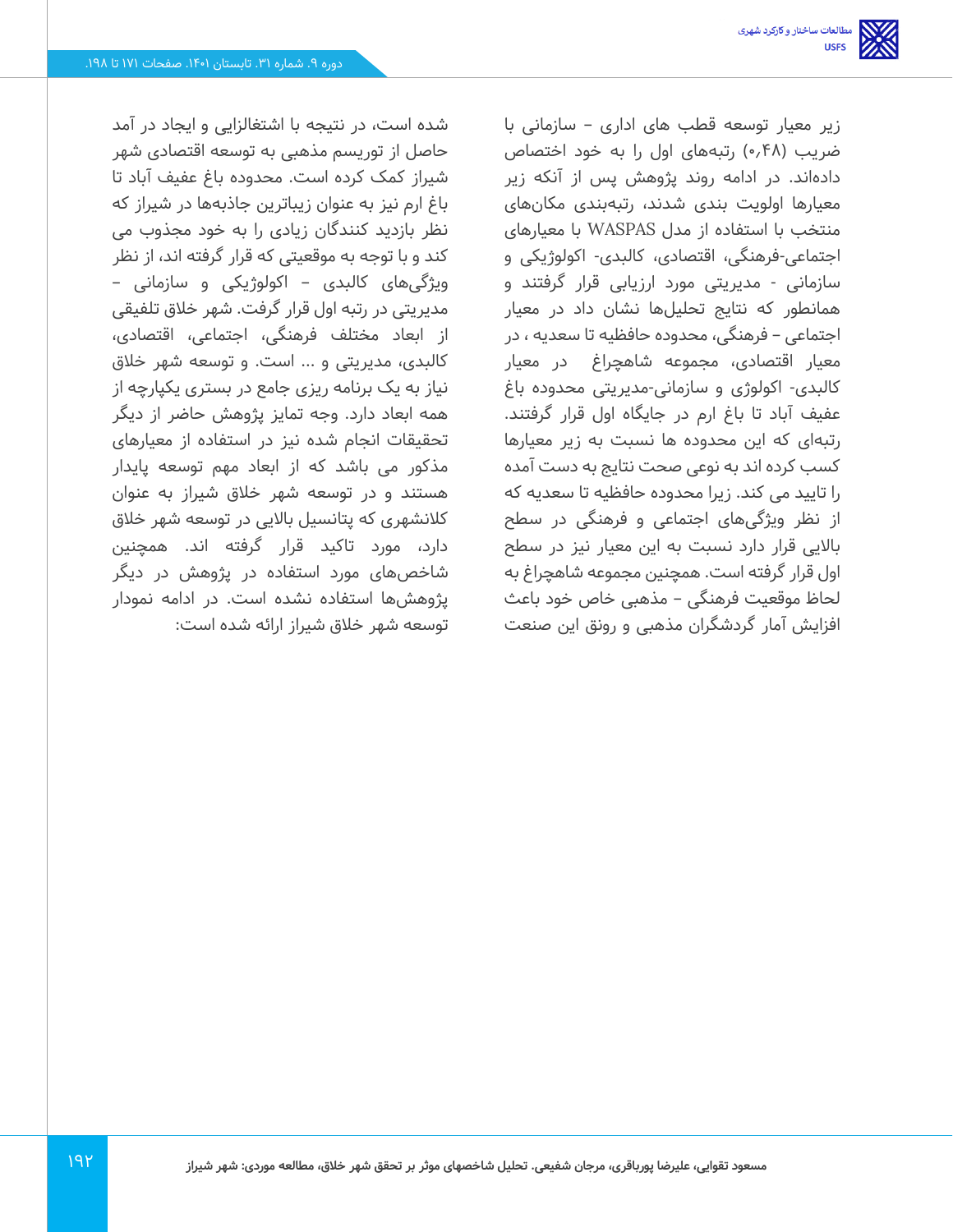



**شکل 5 نمودار توسعه خالق شهر شیراز**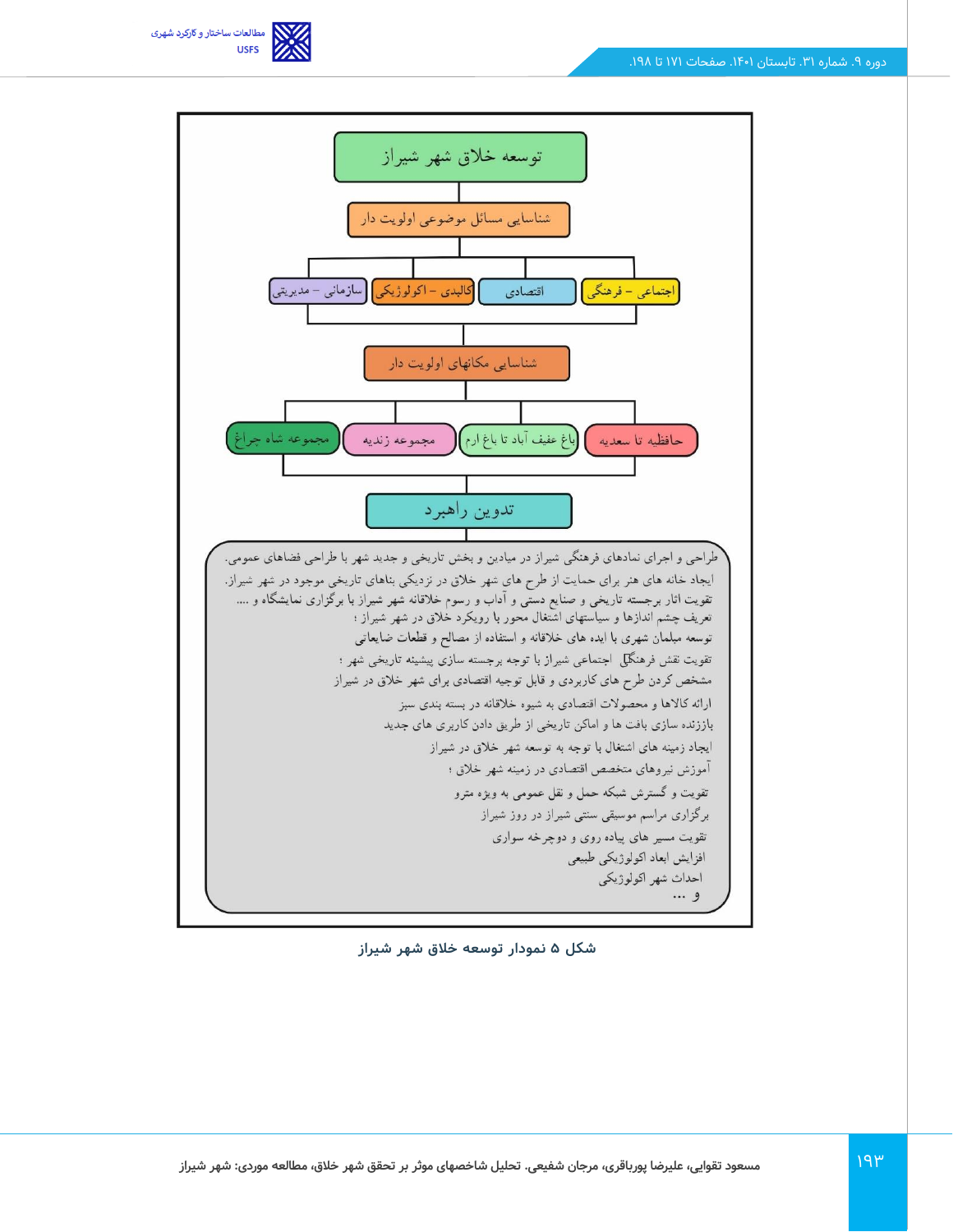**منابع**

- Alizadeh, M, Lotfi, H, (2019), Explaining the Impact of Creative Cities Network Membership on Sustainable Urban Development (Case Study: Rasht City), Quarterly Journal of Human Settlement Planning Studies, 3, 661-675. (In Persian).
- Alizadeh, M, Lotfi, H, Ezati, E, (2019), Explaining the effect of creative city indicators on the sustainable development of the case study of Isfahan, Political Geography Research, 3, 1-19. (In Persian).
- Amel Helali, B, Saeideh Zarabadi, Z, Dolat Abadi, F, (2019), Analysis of the contexts of creating a creative city in the urban areas of Neishabour, Quarterly Journal of Urban Research and Planning, 38, 123-132. (In Persian).
- Amini, D, Marsoomi, N, Lotfi, A, (2021), Assessment and ranking of creative city planning in 22 areas of Tehran metropolis, Journal of Physical Development Planning, No. 3, 150-127. (In Persian).
- Arab ameri, R, Arghan, A, Kamyabi, S, (2021), Analysis of effective components in the feasibility of a creative city with a sustainable foresight approach, case study: Rudian city, geography and planning, No. 78, 307-289. (In Persian).
- Asadi, A, Sami, E, (2019), Assessing the compliance of Ghaen city with the indicators of the creative

city, Quarterly Journal of New Attitudes in Anyani Geography, No. 4, pp. 13-26. (In Persian).

- Atefi, H, Hatami Alamdari, (2017), The Impact of the Creative City Idea on the Economic and Social Dynamics of Metropolises: A Case Study of Tabriz, Haft Hesar Environmental Studies, 22, 17-30. (In Persian).
- Bagheri kashkooli, A, Zarabi, A, Moosavi, M, (2020), Spatial Analysis of Sustainable Development Indicators for Realization of Creative Cities Case Study: Cities of Yazd Province, Human Geography Research, 3, 793-816. (In Persian).
- Boren, T, Young, C, (2016) ,Artists and creative city policy: Resistance, the mundane and engagement in Stockholm, Sweden, City, Culture and Society,8, 21-26.
- Chan, A, Alexandri, M, Wulan Tresna, P, Place Brand Experience of Bandung City as UNESCO's Creative City Network in City Economy Development, Review of Integrative Business and Economics Research, 8, 225- 238.
- Cozzolino, S, (2019), The Creative City: Reconsidering Past and Current Approaches from the Nomocratic Perspective, ILS - Research Institute for Regional and Urban Development, Karmeliterstraße 6, 607-614.
- Delangizan, S, Dehghani shabani, Z, Khanzadi, Azad, Zabihidan, M,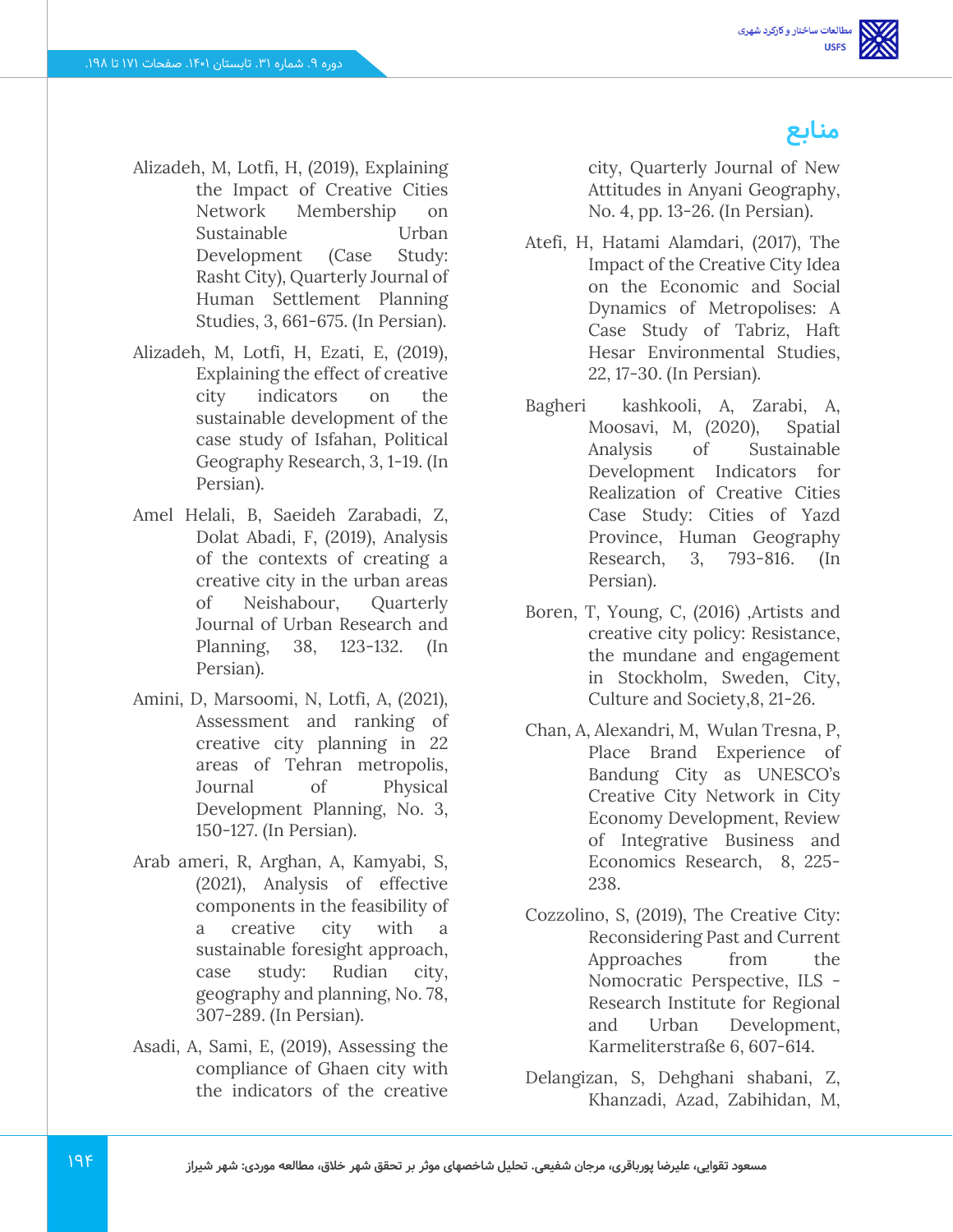

(2019), Determining the indicators of the creative city and ranking the metropolises of Iran based on the criteria of the creative city: using the modified TOPSIS method, Urban Economics, No. 1, 24-1. (In Persian).

- d'Ovidio, M, Cossu, A, (2016), Culture is reclaiming the creative city: The case of Macao in Milan, Italy, City, Culture and Society,8, 7- 12.
- d'Ovidio, M, Rodríguez Morat\_o, A, (2017), Introduction to SI: Against the creative city: Activism in the creative city: When cultural workers fight against creative city policy, City, Culture and Society, 8,3-6.
- D'OVIDIO, M, (2019), Creative City, Università degli studi di Bari Aldo Moro, Italy.
- Eglins-Eglitis, A, Lusena-Ezera, I, (2016), From industrial city to the creative city: development policy challenges and Liepaja case, Procedia Economics and Finance, 39, 122 – 130.
- Ekra Sardashtizadeh, A, Sajadzadeh, H, (2021), Assessing the quality of urban sidewalks from the perspective of a creative city, case study: Central sidewalks of Rasht metropolis, Armanshahr architecture and urban planning, 34, 169-181. (In Persian).
- Florida, R, (2005), The Flight of the Creative Class: The New Global Competition for Talent, *LIBERAL EDUCATION, 3*
- Foadian, M, Karkehabadi, Z, Kamyabi, S, (2021), Analysis of the position of creative city indicators in order to brand and achieve sustainable urban development (Case study: Damghan city), Quarterly Journal of Geographical Studies of Mountainous Areas, 1, 127-142. (In Persian).
- Habibi, M, Ahmadi Dhrshid, (2020), An Analysis of Strategic Planning in Sanandaj with a Creative City Approach, Geographical Research in Urban Planning, 4, 789-812. (In Persian).
- Hamidi, A, Salari, A, Hesam, M, (2021), Evaluation of Urban Management Policies in Utilizing the Creative City Brand Case Study: Rasht, Geographical Research on Urban Planning, 2, 439-461. (In Persian).
- Hosein poor, A, Amirgilaki, M, Hafar, A M, Kamel Sghian, Gh, (2019), Explain the indicators of a creative city on Aboutaleb Street in Mashhad using AHP Model, Urban Design Studies and Urban Research, 3, 17-24. (In Persian).
- Karvelyte, K, (2018), Shifting meanings in changing contexts: the role of the creative city in Shanghai, Hong Kong and Taipei, International Journal of Cultural Policy, 1-19.
- Khalili, R, Hoseizadeh dalir, K, Poormohammadi, M, (2020), An Analysis of the Concepts of the Creative City in the Historical Textures of Contemporary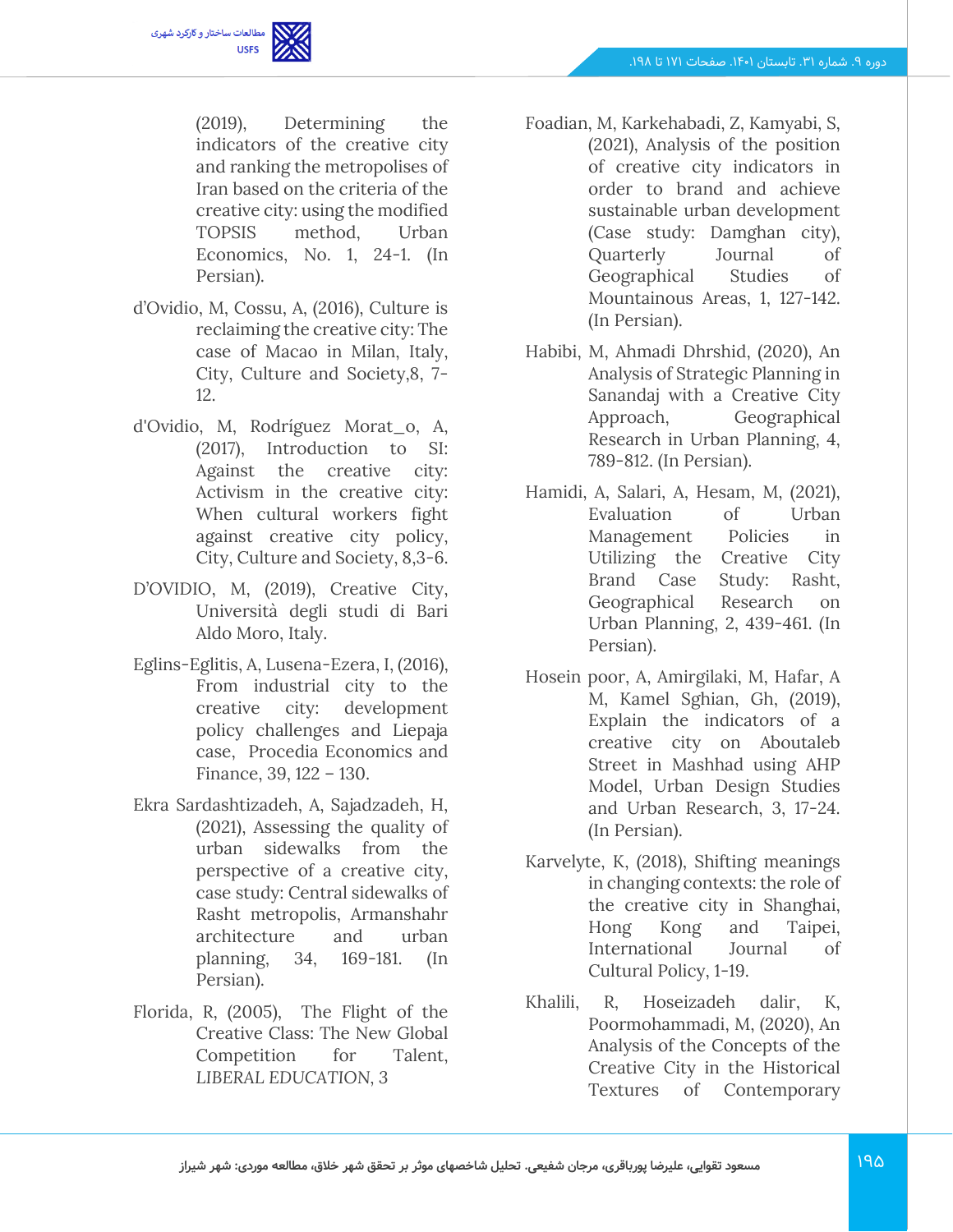

Cities in the Case Study of Tabriz, Sarzamin Geographical Quarterly,68, 106-123. (In Persian).

- Leng Khoo, S, (2020), Towards an inclusive creative city: How ready is the Historic City of George Town, Penang?, City, Culture and Society, 1-14.
- Lotfi, S Abasi, S, (2021), Creative city feasibility analysis in middle cities. Case study: Sari city, Journal of Spatial Planning, 40, 19-40. (In Persian).
- Mafi, R, Ghadami, M, Mazaheri, M, Farahani, F, (2018), Presenting the desired model of a creative city in the metropolis of Tehran, Journal of Iranian Social Development Studies, 11, 33-61. (In Persian).
- Mahmoodi azar, Sh, Davood poor, Z, (2019), Urban branding for the realization of a creative city, presenting a data theory of the studied foundation: Urmia city, No. 1, 136-115. (In Persian).
- Maleki, S, Shanbehpour, F, (2019), Measuring the extent to which the urban areas of Ahvaz enjoy the indicators of the creative city, Haft Hesar Environmental Studies, 29, 77-88. (In Persian).
- Meshkini, A, Alipoor, S, Haji zadeh, M, (2020), Explaining the levels of urban creativity in the metropolitan urban system Case study: Karaj metropolis, Human Geography Research, 2, 385-400. (In Persian).
- Mirgharvi, M, Samadzadeh, R, Masoomi, M, (2021), Leveling of Rasht city areas based on the components

of creative city, geography and urban planning of Zagros landscape, No. 49, 111-89. (In Persian).

- Mirzaei, M, Arghan, A, Zand Moghadam, M, (2019), Influential indicators in the creative city in creating interactive urban spaces Case study: Shahr-e Rey, Geography (Iranian Geographical Association), 61, 109-124. (In Persian).
- Mohammadi Gazijahani, H, Ezatpanah, B, (2021), Ranking of the ten districts of Tabriz metropolis based on the indicators of the creative city, Journal of Urban Environmental Policy, 1, 61-76. (In Persian).
- Mohammadi Kooche Bagh, A, Fathi, A, Nazmfar, H, Masoomi, M, (2020), Urban Creativity, Innovation in Creative City Planning Based on the Bohemian-Mosaic Model Case Study: Ten Metropolitan Areas of Tabriz, Geography (Regional Planning), 3, 767-780. (In Persian).
- Motalebian, Kh, Rahmani, B, Shams, (2020), Challenges of Creative City from the Perspective of Urban Policy and Planning Case Study: Isfahan, New Attitudes in Human Geography, 3, 337-364. (In Persian).
- Nazmfar, H, Aftab, A, Ghafari gilandeh, A, Moosavi, M, (2019), Analysis of key factors affecting creative city planning Case study: Urmia, No. 1, 22-1. (In Persian).
- Nezhad ebrahimi, A, Heydari, M J, Keynezhad, M A ,(2021) ,Ranking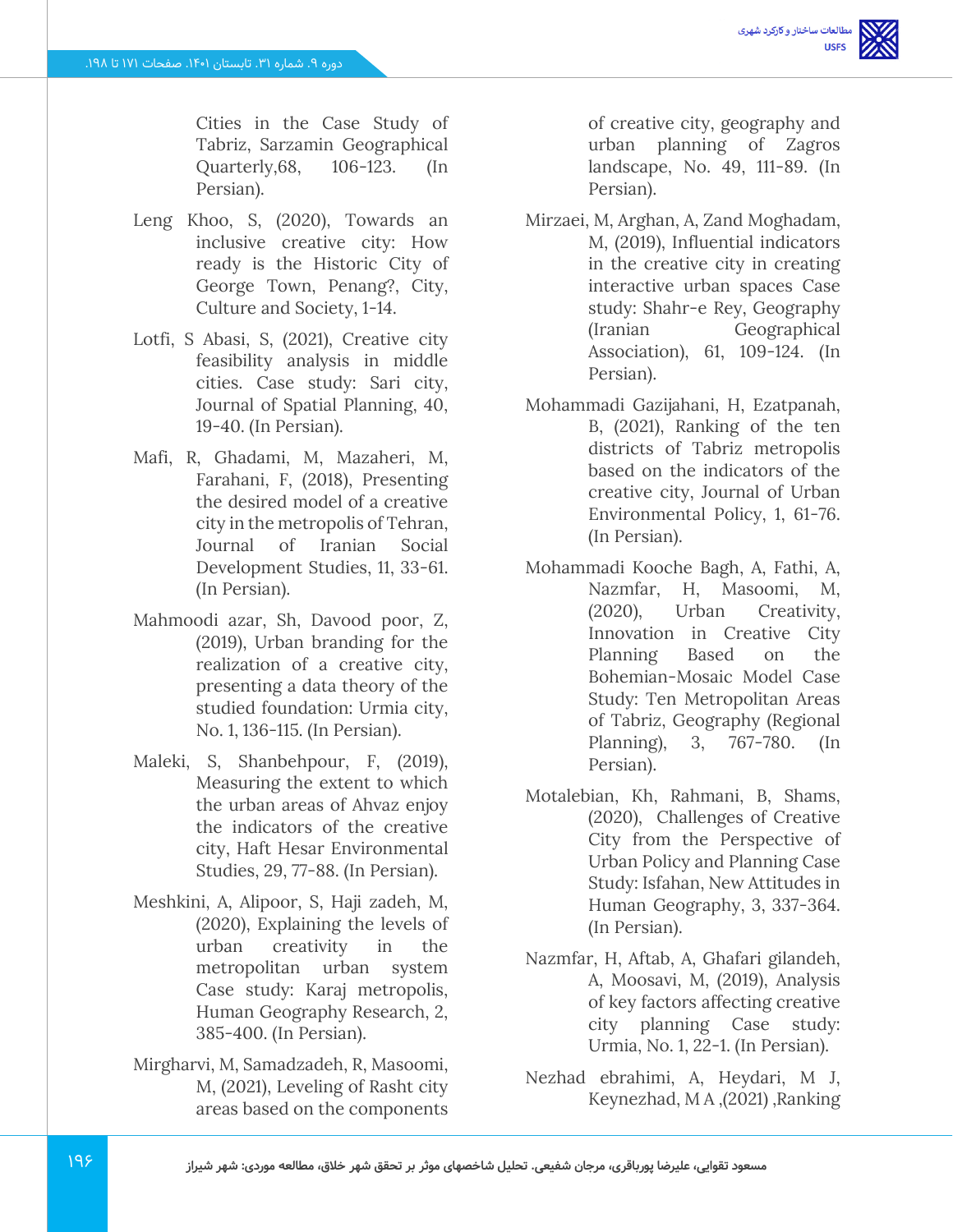

of Zanjan city areas using localized indicators of Khalagh city, New attitudes in human geography, 2, 87-109. (In Persian).

- Kakiuchi, E, (2015), Culturally creative cities in Japan: Reality and prospects, City, Culture and Society,7, 101-108.
- Póvoa, D, Reijnders, S, Martens, E, (2021), A Brazilian Hollywood in the making? Film, tourism and creative city discourse in the hinterland of Paraíba, International Journal of Cultural Studies, 1-16.
- Richards, G, (2020), Designing creative places: The role of creative tourism, Annals of Tourism Research, (85), 1-11
- Rodrigues, M, Franco, M, (2019), Networks and performance of creative cities: A bibliometric analysis, City, Culture and Society, 20.
- Rostami, M, Rezaie Eshaghvandi, S, (2021), Analyzing the Creative City Indices Using Interpretive Structural Modeling (ISM) (Case Study: Kermanshah City), JOURNAL OF SUSTAINABLE REGIONAL & URBAN DEVELOPMENT STUDIES JSRUDS, 82-104. (In Persian).
- Saberi far, R, Niatmoghadam, S, (2019), Analysis of the success rate in achieving creative and innovative cities Case study: Ferdows city, Quarterly Journal of Planning Studies and Human Settlements, No. 3, 627-613. (In Persian).
- Sadeghbakhtiari, M, Hafez Rezazadeh, M, Sarabandi, Z, Poodineh, S, (2021), Evaluation and evaluation of key factors affecting the creative city with a scenario-based approach Case study: Birjand city, Quarterly Journal of Urban Futurology, No. 1, pp. 89-72. (In Persian).
- Salehi abar, Kh, Mohammad zadeh, p, Behboudi, B, (2020), Evaluation of Tabriz city As a Creative City of Crafts and Folk Art based on benchmarking model, Urban Economics, 1, 1-19. (In Persian).
- Shenjing , H, Wang,J, 2018, State-led creative/cultural city making and its contestations in East Asia: A multi-scalar analysis of the entrepreneurial state and the creative class, Geoforum, 106, 305-309.
- Shoshanah, B, Miller, G, (2019), Creative city strategies on the municipal agenda in New York, City, Culture and Society, 17, 26-37.
- Soleimani, A R, (2021), Identification and Analysis of Elements Affecting the Development of Creative Cities in Iranian Metropolises (Case Study: Tabriz Metropolis), Journal of Physical Development Planning, 1, 99- 110. (In Persian).
- Taghvaei, M., Kiomarsi, H., 2012, Application of techniques and models of tourism planning and management, An Sharat Moazi, Isfahan. (In Persian).
- Taghvaei, M, Kiumarsi, H, (2013), Evaluation and optimal location of regional and regional parks in Shiraz, Physical Development